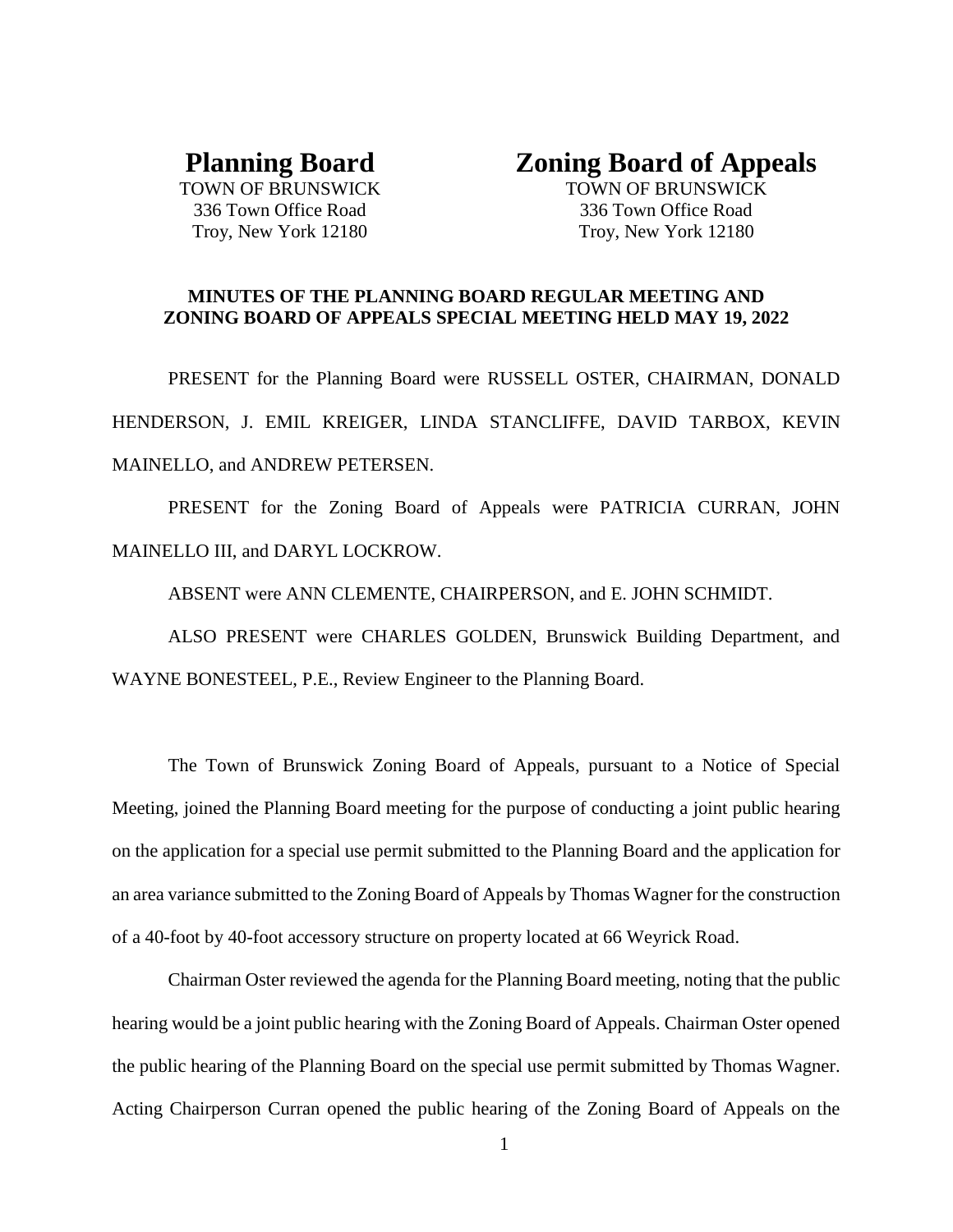application for an area variance submitted by Thomas Wagner. Chairman Oster reviewed the rules and procedure of a public hearing. Attorney Gilchrist read the Notice of Joint Public Hearing into the record, with the Notice having been published in the Eastwick Press, placed on the Town sign board, placed on the Town website, and mailed to owners of all properties located within 300 feet of the project site. Chairman Oster asked Mr. Wagner to give a brief overview of the project. Mr. Wagner stated that he is seeking to build an accessory structure on his property, with a workshop on the first floor, and a living quarters, consisting of a bedroom, kitchen, and bathroom, on the second floor. Mr. Wagner stated that that structure would also have an office in it. Chairman Oster then opened the floor for the receipt of public comment. There were no public comments on the application. Chairman Oster asked Mr. Golden if there had been any written comments on the application and he stated that there had been none, either by written letter or email. Chairman Oster asked the Planning Board members if there was a need for a written comment period after the public hearing, and the Planning Board members stated that there should not be. Member Henderson made a motion to close the public hearing of the Planning Board, which was seconded by Member Petersen. The motion was unanimously approved, and the public hearing of the Planning Board was closed. Acting Chairperson Curran asked the Zoning Board members if there was a need for a written comment period after the public hearing, and the Zoning Board members stated that there should not be. Acting Chairperson Curran made a motion to close the public hearing of the Zoning Board, which was seconded by Member Mainello. The motion was unanimously approved, and the public hearing of the Zoning Board was closed. Attorney Gilchrist then reviewed the procedure for moving forward on the application, stating that the public hearing is complete, that the application was referred to Rensselaer County, who found that it would not conflict with County plans and that local consideration shall prevail, and that a SEQRA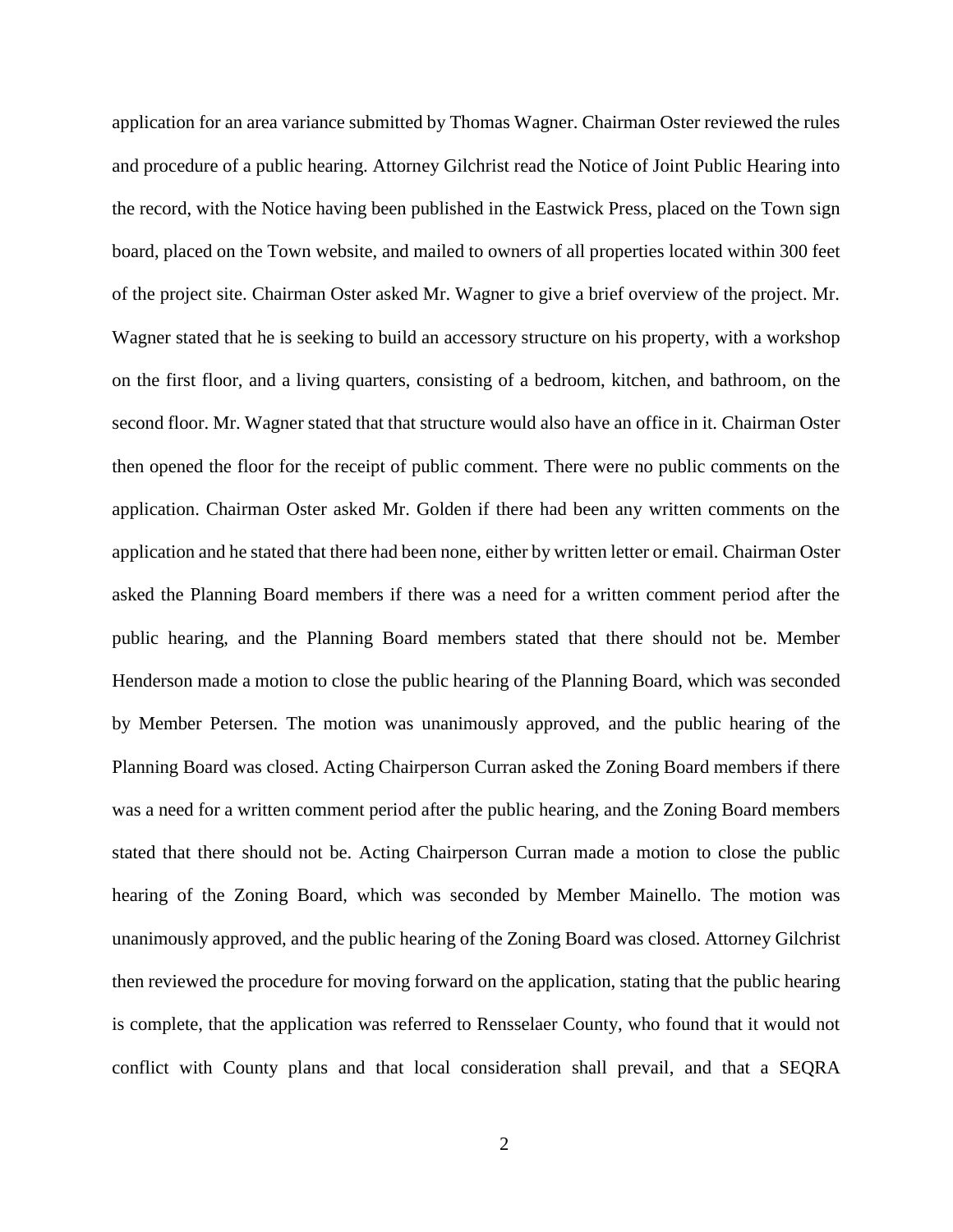determination must be made. There was discussion between the Planning Board and Zoning Board on coordinating lead agency, and that the Planning Board should serve as lead agency. Chairman Oster made a motion to declare the Planning Board lead agency under SEQRA for this project, which was seconded by Member Tarbox. The Planning Board voted unanimously to declare itself lead agency under SEQRA for this project. Member Mainello made a motion for a negative declaration on the project, which was seconded by Member Stancliffe. The Planning Board voted unanimously to declare a negative declaration on the project under SEQRA. The Zoning Board then reviewed the elements for consideration on the area variance application. As to whether the requested variance would result in an undesirable change in the character of the neighborhood or create a detriment to nearby properties, Acting Chairperson Curran stated that it will not as it exceeds the setback requirements and will not be visible from Weyrick Road. As to whether a feasible alternative is available, Member Mainello stated that it is not as Mr. Wagner needs the larger size of the structure for its intended use. As to whether the requested variance is substantial, Acting Chairperson Curran stated that it is, but that when compared to the size of lot and primary structure, as well as the multiple functions of the structure, it is not as substantial as it appears in context. As to whether the variance would create an adverse environmental or physical impact, Member Mainello stated that it would not due to the size of lot in comparison to the accessory structure, that there would be no tree cutting, that there is no vegetation in the area where the structure will go that could be removed, and that the structure will go in the same location as a previous accessory structure from years ago that is now gone. As to whether the difficulty giving rise to the need for the variance is self-created, Acting Chairperson Curran stated that it was and while that was relevant, it was not determinative. Acting Chairperson Curran asked the Zoning Board if there were any further questions, and there were not. Member Mainello made a motion to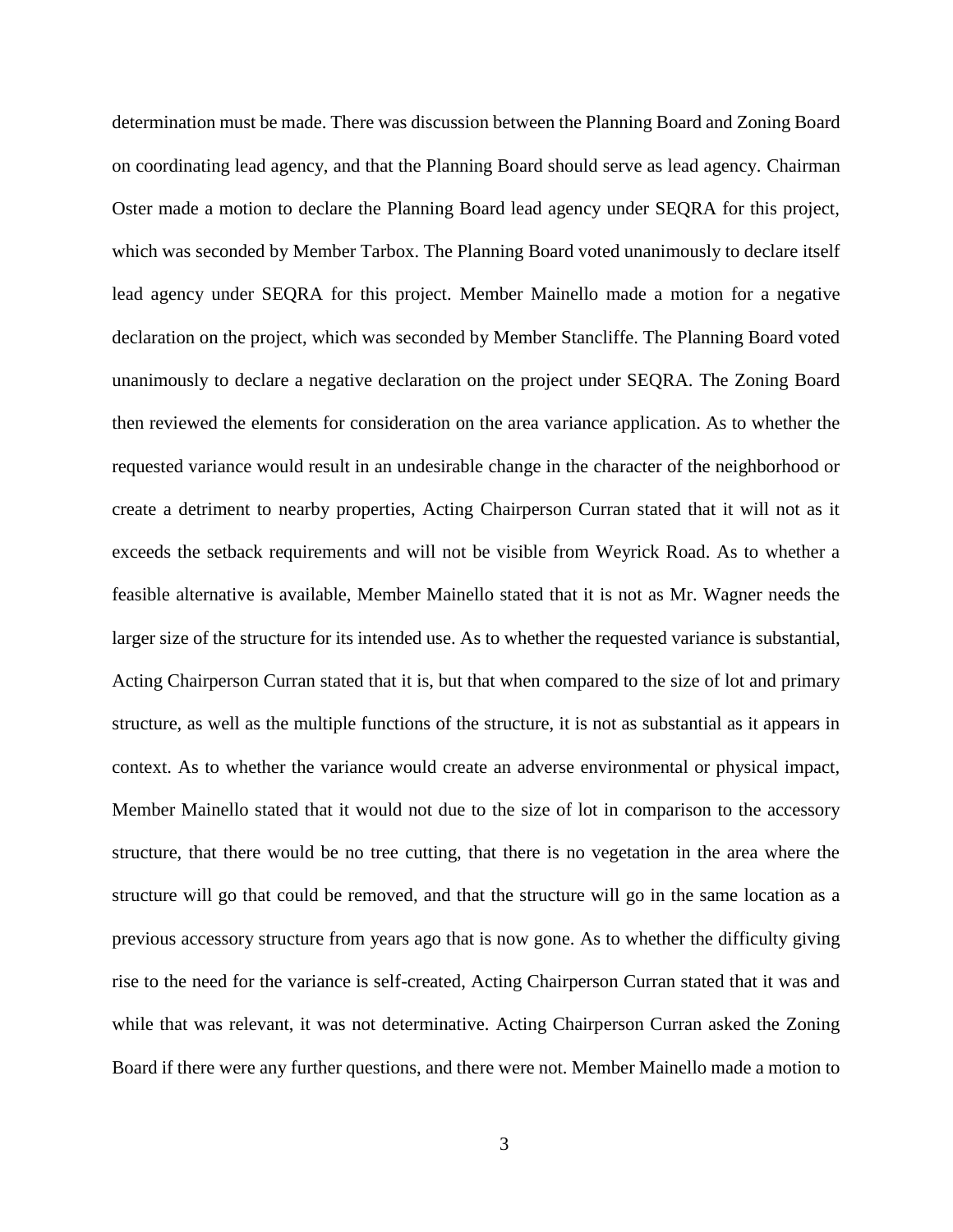grant the area variance, which was seconded by Member Lockrow. The motion was unanimously approved and the area variance was granted. Member Mainello made a motion to close the special meeting of the Zoning Board, which was seconded by Member Lockrow. The motion was unanimously approved and the special meeting of the Zoning Board was closed. Chairman Oster noted that there were no public comments during the public hearing, meaning that no written response from the applicant would be required. Chairman Oster asked if there were any additional questions or comments on the application from the Planning Board members, and there was not. Chairman Oster asked if there should any conditions on the application and Attorney Gilchrist stated that the Rensselaer County Department Health giving approval for the separate water and septic system on the property for the accessory structure should be a condition on the application. Member Henderson made a motion to grant the special use permit subject to the condition that the Rensselaer County Department Health give approval for the separate water and septic system on the property for the accessory structure, which was seconded by Member Petersen. The motion was unanimously approved and the special use permit was approved subject to the condition that the Rensselaer County Department Health give approval for the separate water and septic system on the property for the accessory structure.

The draft minutes of the May 5, 2022 regular meeting were reviewed. Upon motion of Chairman Oster, seconded by Member Petersen, the draft minutes of the May 5, 2022 regular meeting were unanimously approved without amendment.

The first item of business on the agenda was the special use permit submitted by Thomas Wagner for property located at 66 Weyrick Road, which had been previously addressed.

The second item of business on the agenda was a minor subdivision application submitted by Richard Witbeck and Jacquelyn Witbeck for property located at 131 Kreiger Lane. No further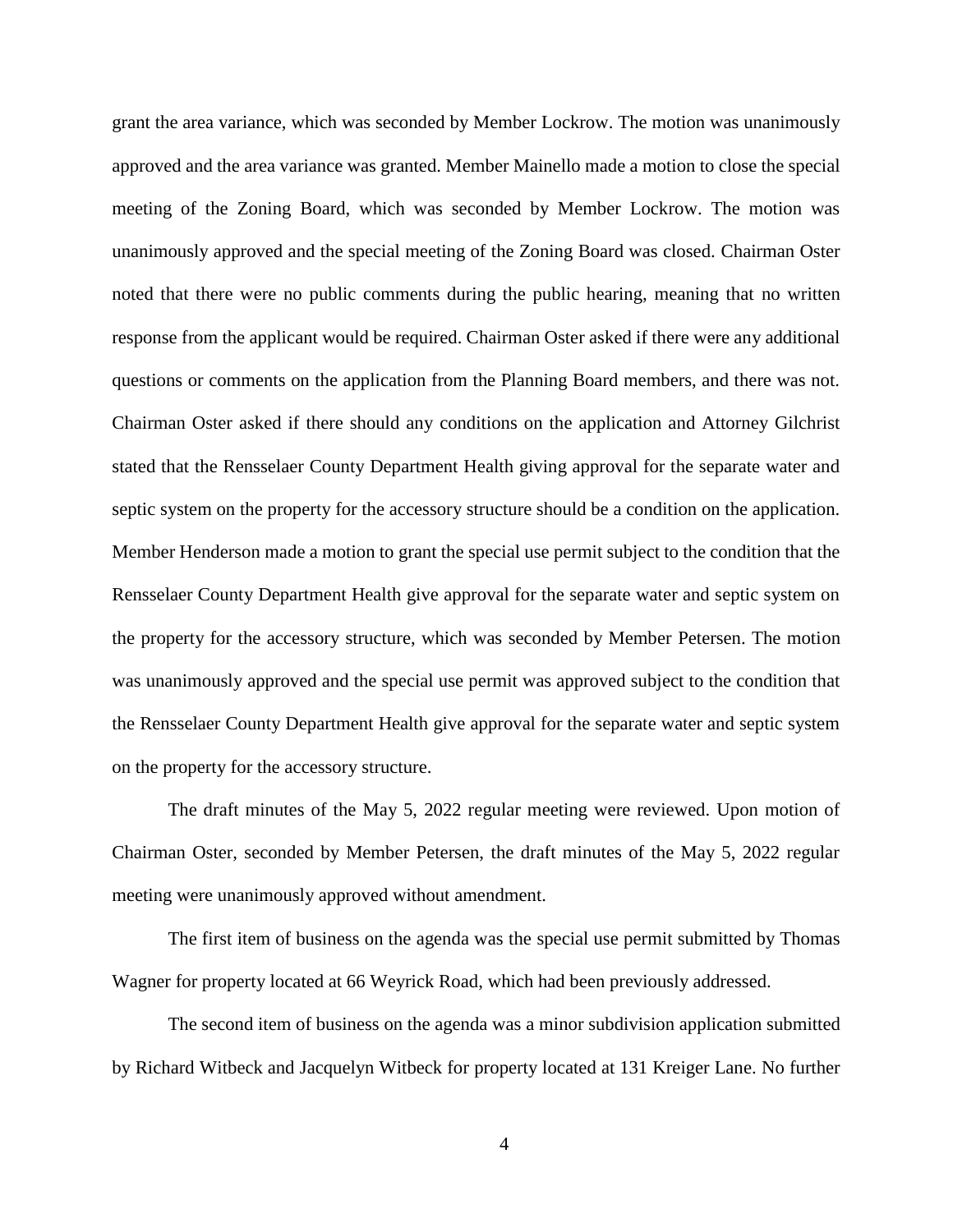action could be taken upon this matter until the Town Board acted on the referral from the Planning Board regarding the waiver on the number of lots on a cul-de-sac or dead-end road, so the matter was tabled prior to the meeting. This matter is placed on the June 16, 2022 agenda for further deliberation.

The third item of business on the agenda was a major subdivision application submitted by Jim Cillis of JJ Cillis Builders, Inc. for property located at the east end of Cole Lane. This matter was tabled prior to the meeting and is placed on the June 2, 2022 agenda for further deliberation.

The fourth item of business on the agenda was a waiver of subdivision submitted by Thomas Wendell for property located at Spring Avenue Extension and Creek Road. Kevin McGrath was present for the applicant. Mr. McGrath stated that the properties at issue are two small parcels on each side of Spring Avenue that are connected to a larger parcel by land hooks, and that the applicant is seeking to subdivide the small parcel at the corner of Spring Avenue and Sharpe Road in get a separate Tax Map Parcel Number for it. Mr. McGrath also stated that a major subdivision may be pursued on the remaining land in the future. Chairman Oster noted that a concept presentation was previously made to the Planning Board for a major subdivision on the remaining land, but that no application has been submitted. Attorney Gilchrist reviewed the SEQRA status of the waiver of subdivision currently before the Planning Board, stating that in light of the notice of a potential major subdivision on part of the large parcel, segmented review could be allowed if the Planning Board determines that it would be no less protective of the environment, and that full SEQRA review would be required if a major subdivision application is submitted for the remaining land. The Planning Board determined that an environmental impact review of the waiver application only could proceed. Member Tarbox asked where the driveway would be located. Mr. McGrath stated that the driveway would be off the Sharpe Road subdivision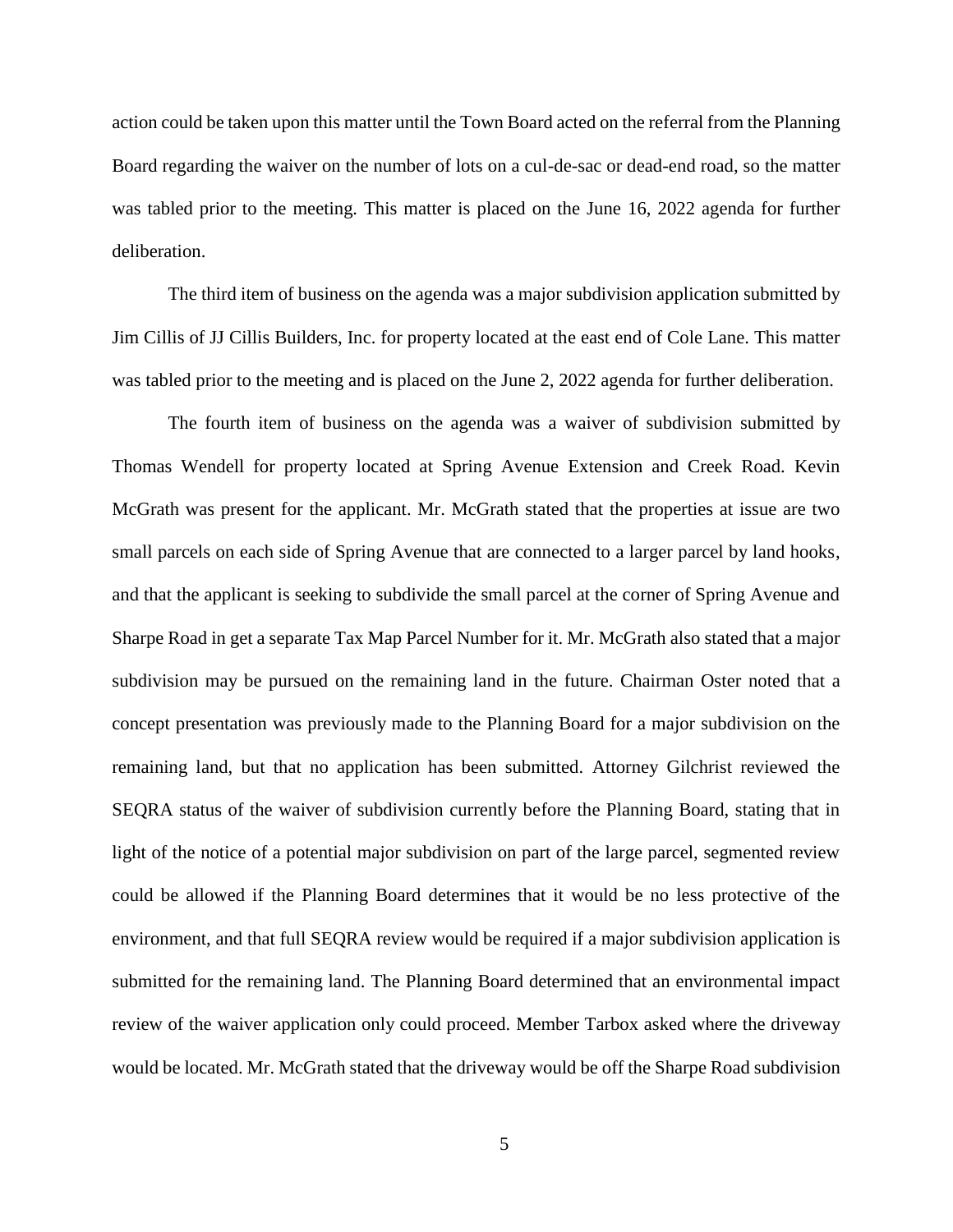and pointed out the location on the site map. Member Tarbox asked if it was fairly steep coming off Spring Avenue, and Mr. McGrath stated that it is, and that is why the proposed driveway is off Sharpe Road. Member Tarbox asked if there would be enough area on the subdivided lot for a house. Mr. McGrath confirmed that there would be, and that perc tests have already been performed on the area. Mr. Bonesteel confirmed that the driveway for the subdivided parcel could not be off Spring Avenue, stating that it was due to the topography of the lot off Spring Avenue, and that having the driveway off Sharpe Road will require a permit from Rensselaer County. Mr. Bonesteel also stated that the waiver of subdivision was limited to the lot at the intersection of Spring Avenue and Sharpe Road and that the parcel on the other side of Spring Avenue was to remain part of the remaining larger parcel owned by the applicant. Mr. Bonesteel asked if public water would be available for the subdivided land, as he was not sure that the Town water line went that far. Mr. McGrath stated that he was not sure. Attorney Gilchrist stated that there is a public water line along Spring Avenue that extends to the Sharpe Road subdivision, but that the parcel being subdivided is not within the Town water district, meaning that the applicant will need to extend the water district if public water is pursued. There were no further questions or comments from the Planning Board or Mr. Bonesteel. The Planning Board determined that it did want to make a SEQRA determination on the waiver of subdivision, but that a full SEQRA review would be necessary if a major subdivision application for the remaining parcel was submitted in the future. Member Tarbox made a motion for a negative declaration on the project, which was seconded by Member Henderson. The Planning Board voted unanimously to declare a negative declaration on the project under SEQRA. Chairman Oster asked if there should be any conditions on the application. Attorney Gilchrist stated that conditions for the Planning Board to consider were: that the driveway for the subdivided parcel must be off Sharpe Road only and that there be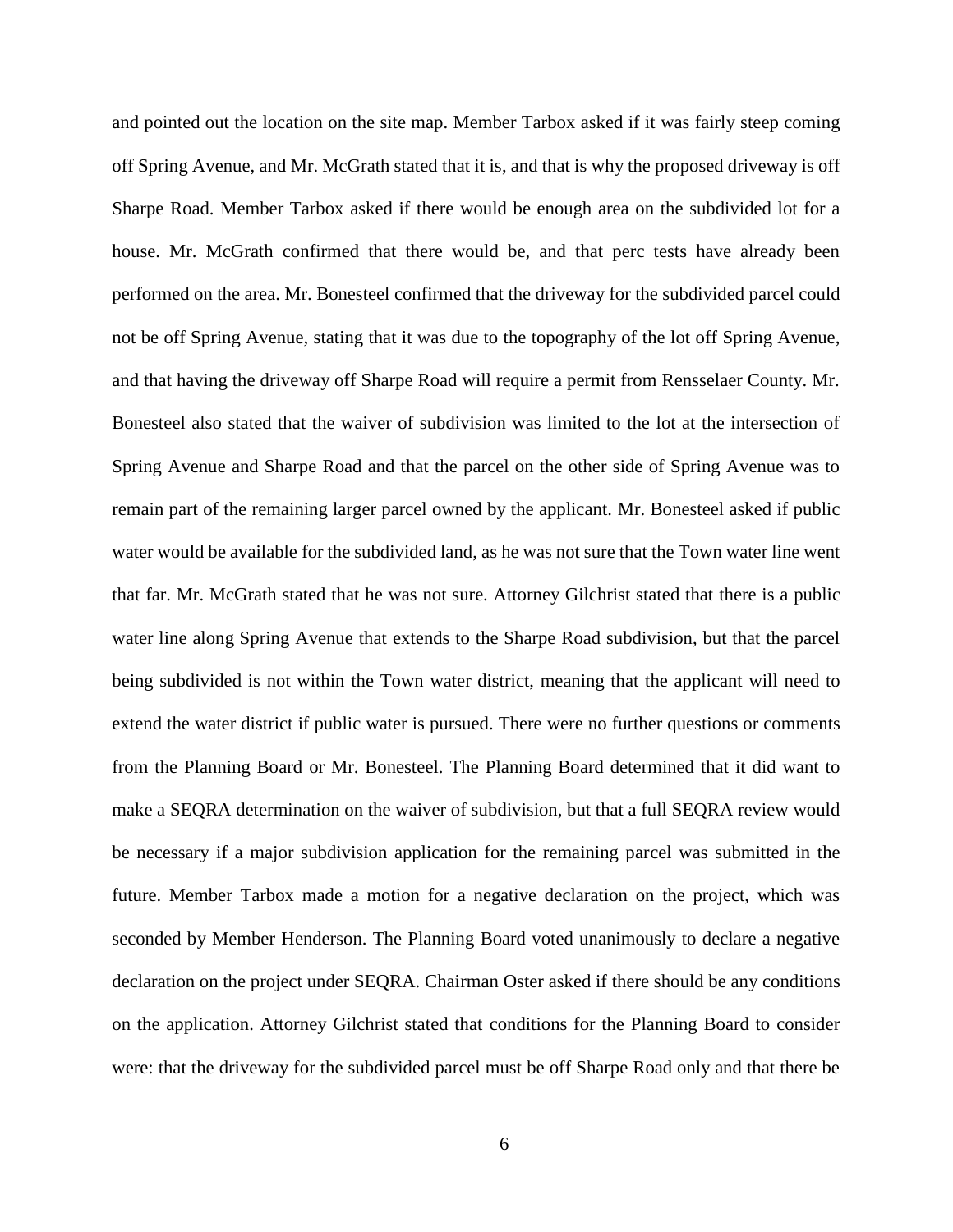no driveway for the parcel off Spring Avenue; that Rensselaer County must issue a permit for the driveway off Sharpe Road; that if the parcel uses public water, that the applicant will be required to extend the Brunswick Consolidated Water District to do so; that if the parcel does not use public water, that Rensselaer County Health Department approval must be given for water; and that Rensselaer County Health Department approval must be given for the parcel's septic system. Member Petersen made a motion to grant the waiver of subdivision subject to the stated conditions, which was seconded by Member Mainello. The Planning Board voted unanimously to approve the waiver of subdivision subject to the stated conditions.

The fifth item of business on the agenda was the Brunswick Acres Planned Development District major subdivision application submitted by Brunswick Road Development, LLC. Kathryn Serra, P.E., Project Manager for C.T. Male Associates, was present for the applicant. Ron Laberge, P.E., of Laberge Group, the Review Engineer to the Planning Board on this project, was also present. Ms. Serra stated that the applicant was last before the Planning Board in January 2021, when a 26-lot subdivision was proposed. Ms. Serra stated that in April 2021, it was determined that the site needed to be balanced for grading and the regrading plan reduced the number of building lots to 24. Ms. Serra stated that the applicant then began working with the Rensselaer County Health Department (RCHD), that they required additional soil sampling, and that this was done in September 2021. Ms. Serra stated that the RCHD submitted comments on the project in February 2022, that RCHD met with the applicant in April 2022 to discuss the project further, and that C.T. Male submitted documents to the Town of Brunswick on May 13, 2022. Ms. Serra stated that RCHD is requiring final grading on the site to be completed before approval will be given for all 24 lots, that currently 11 of the 24 lots are acceptable, and that the other 13 lots must have final grading done so that soil testing can be done. Ms. Serra stated that there are two options for moving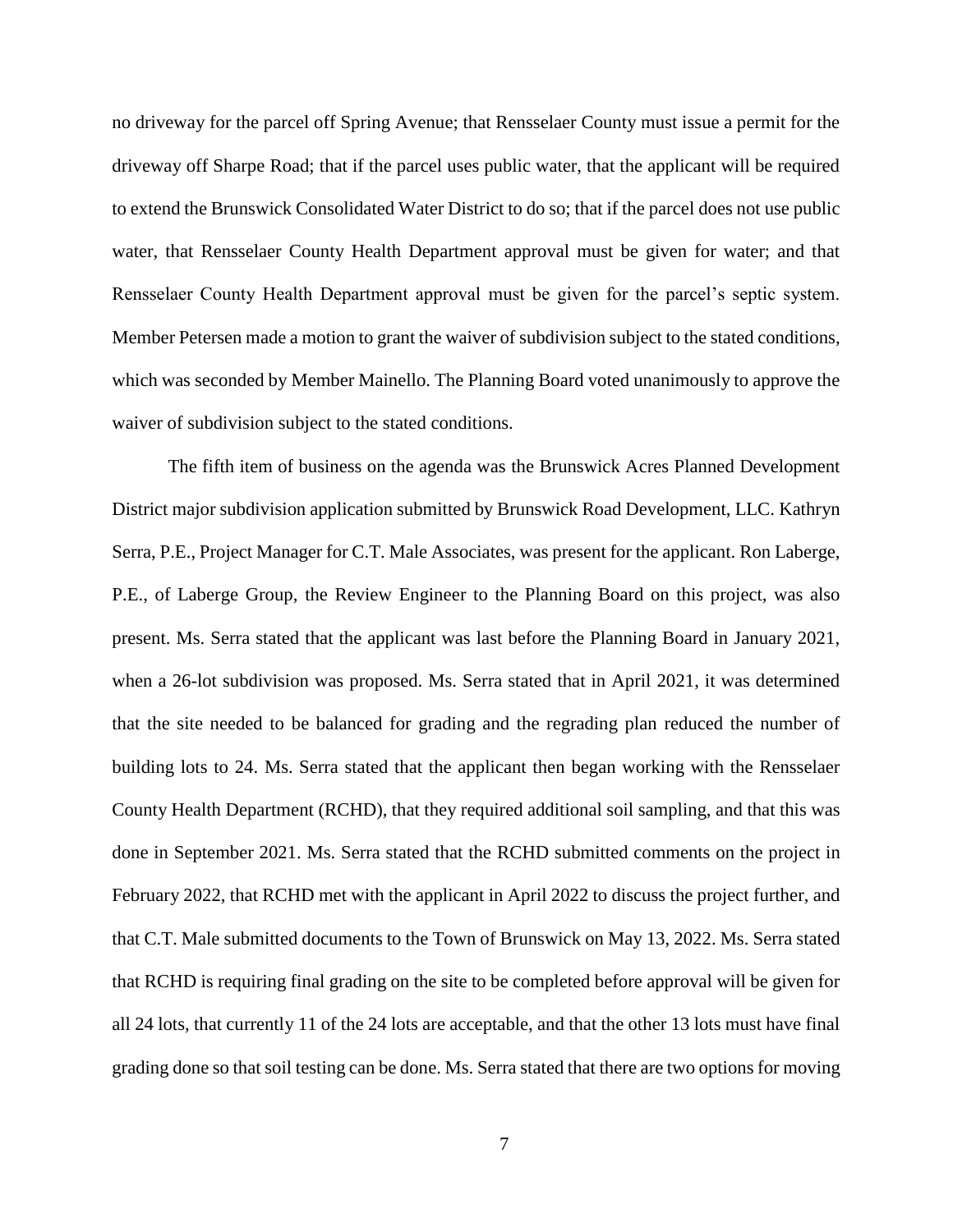ahead with the project: complete all site grading at once; or begin a phased subdivision approach, meaning subdivide the 11 approvable lots now, while grading the area for the remaining 13 lots and complete soil testing on that area once grading is done. Ms. Serra stated that she had previously met with Town staff and Mr. Laberge to discuss these two possible courses of action. Ms. Serra stated that the second option would consist of subdividing the 11 approvable lots, with the area for the remaining proposed 13 lots being included within the 11 approved lots, with the idea of subdividing them in the future. Ms. Serra stated that the previously submitted engineering plan would not change if the Town and applicant move forward with the second option, as lines on the plot plan would be added to show the phased approach, and that RCHD has reviewed and conceptually agrees with the phased approach. Chairman Oster asked Mr. Laberge for his opinion on the phased approach. Mr. Laberge stated that he had never seen such a plan before, and noted that while public sewer is an option, the applicant does not want to pursue it. Ms. Serra stated that public sewer actually would not be allowed by the City of Troy in this case. Attorney Gilchrist interjected, stating that public sewer actually was a possibility in this case, that public sewer could be extended under an NYS DEC Consent Order and Long Term Control Plan, but that it would require the applicant to coordinate with the City of Troy. Ms. Serra corrected herself and agreed with Attorney Gilchrist. Mr. Laberge stated that while the phased approach could be completed under an engineering review, the issue in this case is a procedural one. Ms. Serra stated that the situation does raise interesting issues procedurally, but that the phased approach is able to be done from an engineering and survey perspective with map notes. Attorney Gilchrist stated that the applicant should submit a legal memorandum on how this phased approach complies with the Town of Brunswick subdivision regulations, Planned Development District approval, and NYS Town Law subdivision standards. Member Stancliffe asked about the grading and stormwater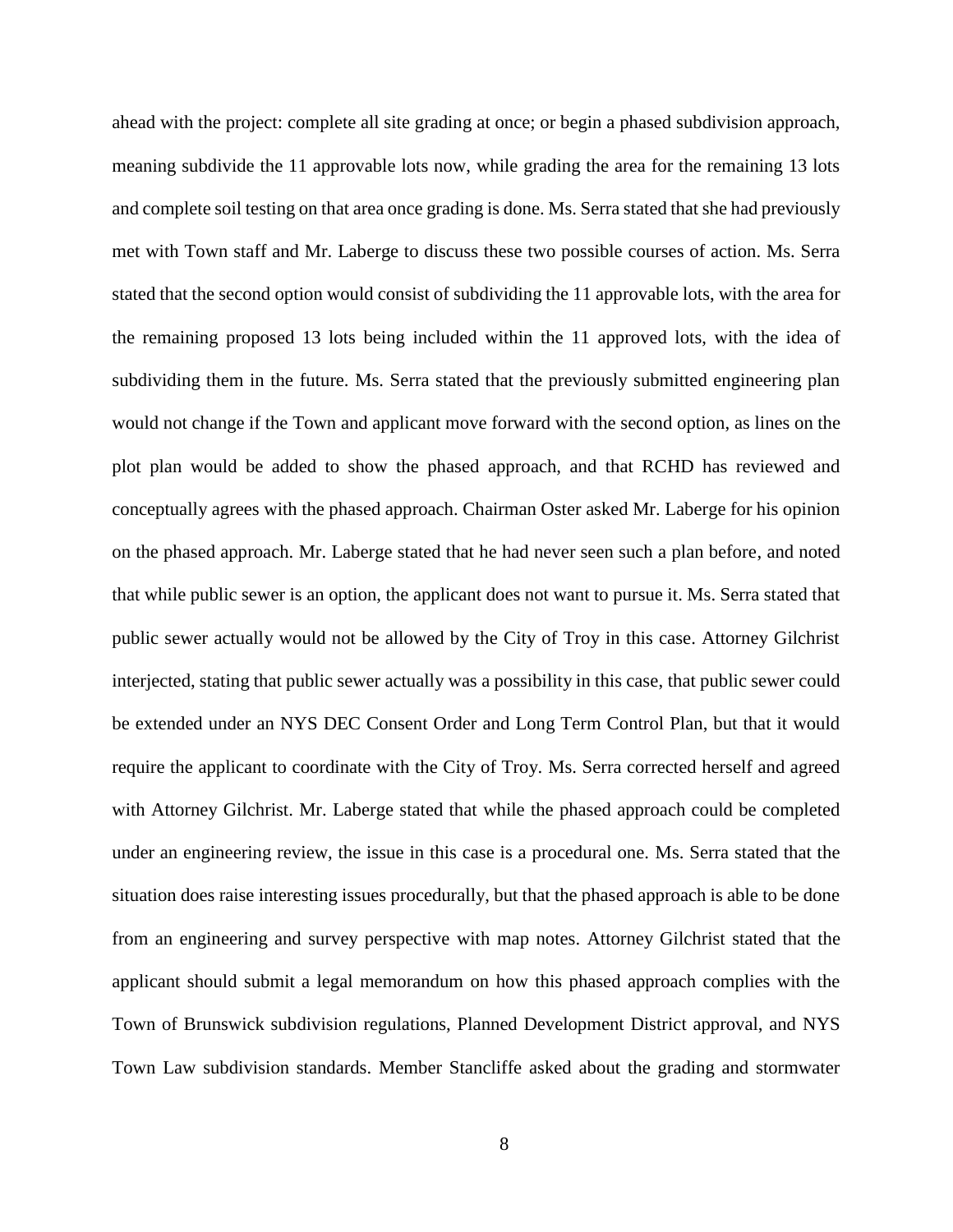facilities on the site, specifically if the applicant would be monitoring the site to make sure all grading is stabilized. Ms. Serra confirmed that the site would be monitored, and that a geotechnical report detailing that would be included in the next submission. Member Stancliffe asked if there would be retaining walls on the site. Ms. Serra stated that while retaining walls are shown on the site map, they have not been engineered yet, but will be by the time a building permit can be issued. Member Mainello asked if there would be grading on the site while lots are being sold to homeowners, and if those homeowners would be able to move into the subdivision while grading was still being done on other parts of the site. Ms. Serra stated that there would not be, as all grading on the site must be completed before utilities and roads can be installed and before home construction can begin. Member Tarbox asked if the project was currently economically viable. Ms. Serra stated that the only the site owner could answer that question and he was not present. Member Mainello then asked if the project was economically viable for the Town of Brunswick. Ms. Serra again stated that only the site owner could answer that. Attorney Gilchrist discussed special district petitions and that the Town Board would be unable to process those petitions without knowing the total number of lots on the site. Ms. Serra asked if the Town would consider allowing mass grading of the site as a Municipal Separate Storm Sewer System (MS4) project. Mr. Laberge asked if the applicant would then need to obtain a grading permit, separate site plan, and restoration plan. The Planning Board then further discussed procedural options for the project. This matter is adjourned without date.

The sixth item of business on the agenda was a site plan and special use permit application submitted by CVE North America, Inc. for property located off Belair Lane. Jared Lusk, Esq., an attorney from Nixon Peabody LLP, was present for the applicant. Attorney Gilchrist handed out a proposed Resolution for the approval of the site plan and special use permit, with several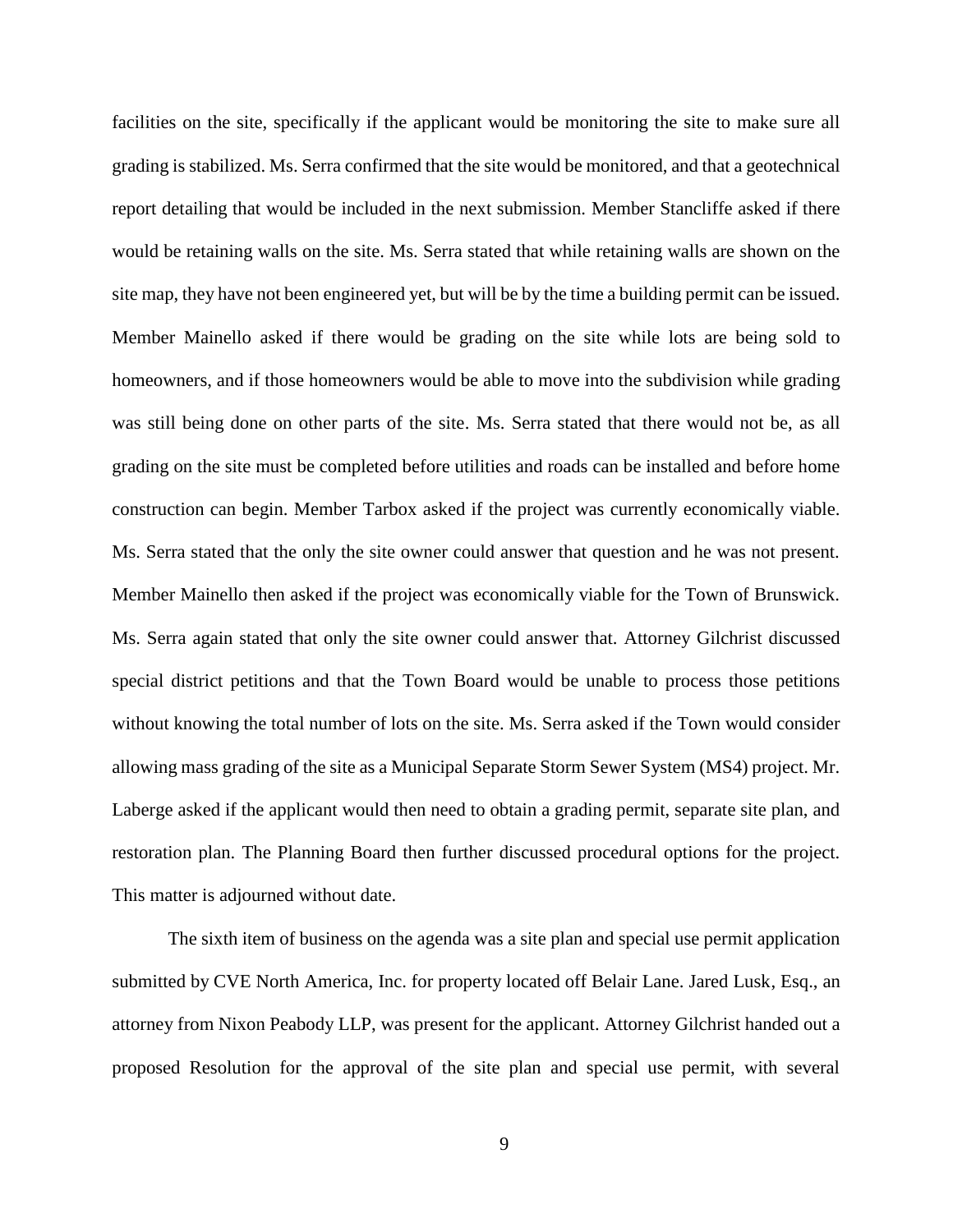conditions attached. Mr. Lusk stated that the applicant had an issue with Condition "R" of the proposed resolution, which concerned the use of pesticides/herbicides on the site, stating that the applicant has no present intent to use them, but requests the ability to use them as a last resort and only upon notice to and approval from the Building Department. Attorney Gilchrist reviewed draft conditions on the application for the Planning Board, and stated that the Zoning Board had reviewed the draft conditions at its meeting on May 16 and had approved the area variances submitted by the applicant under the condition that the Planning Board approved the special use permit and site plan. Mr. Golden suggested an edit to Condition "H", concerning the removal of waste materials from a site after construction, stating that he has had conflicts on previous projects with the definition of "within a reasonable time". Attorney Gilchrist suggested new language for Condition "H". Member Henderson suggested a further edit to Condition "H" to make sure construction materials are secured in case of bad weather. Attorney Gilchrist suggested further language for Condition "H", which the Planning Board found satisfactory. The Planning Board then discussed the potential use of pesticides and herbicides on the site. Chairman Oster stated that he would like the prohibition of pesticides and herbicides maintained, as there was a concern from adjacent landowners at the public hearing about their potential use and effects on well water, and that the citizens of Brunswick are who the Planning Board must ultimately answer to. Mr. Lusk stated that the applicant is not opposed to coming to the Town for approval to use pesticides and herbicides, but that if the applicant is prohibited from using them, then the applicant would need to go through a site plan amendment process which would take much more time than the applicant would like. Member Petersen disagreed, stating that it is not burdensome on the applicant to come back for site plan review since there are two Planning Board meetings a month, and Member Mainello agreed. Mr. Golden stated that any sort of invasive species would first be noticed at the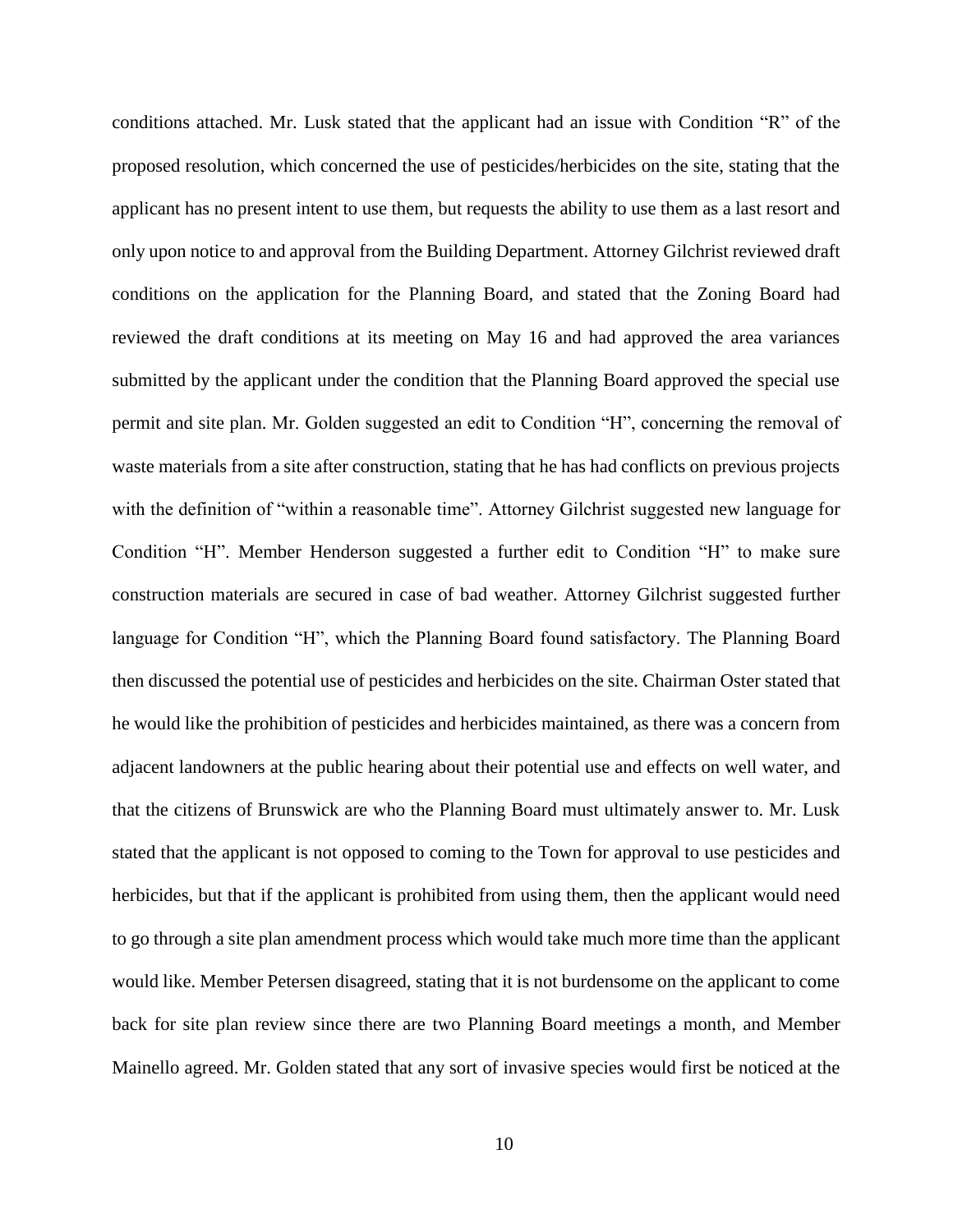perimeter of the site, giving the applicant adequate time to take care of the issue before it reached the solar panels. Member Henderson stated that according to the Material Safety Data Sheet (MSDS) submitted by the applicant, the person applying the pesticides and herbicides that the applicant was initially proposing would need to wear full protective gear and a respirator, showing how dangerous the pesticides and herbicides are, and he also would like the prohibition of pesticides and herbicides to stay. Member Stancliffe noted that the Brunswick Building Department should be able to review the issue quickly in a particular circumstance, and Member Tarbox agreed. The Planning Board further deliberated on the use of pesticides and herbicides on the site. After deliberation, the Planning Board decided to keep the condition as drafted and allow the applicant to seek a Planning Board amendment in the future if the need arises. The Resolution was offered by Chairman Oster and seconded by Member Tarbox. The Planning Board voted unanimously to approve the Resolution, a complete copy of which as attached to these minutes.

The seventh item of business on the agenda was a special use permit and site plan application submitted by Atlas Renewables, LLC for property located off Oakwood Avenue and Farrell Road. Lluis Torrent of Atlas Renewables was present to review the application. Mr. Torrent reviewed the site plan in light of the recent wetlands delineation, reviewed an updated visual simulation, stated that review by the State Historic Preservation Office (SHPO) was still pending, and reviewed the wetlands report, stating that the applicant will not install solar modules in any wetland areas. Mr. Torrent stated that the applicant would address all review comments submitted Mr. Bonesteel. Mr. Torrent then briefly reviewed the May 13 submittal by the applicant. Mr. Bonesteel stated that he was currently reviewing the materials submitted by the applicant and that while the plans are complete, they must still be reviewed. Chairman Oster asked how the site would be maintained. Mr. Torrent stated that the applicant would not use pesticides or herbicides, that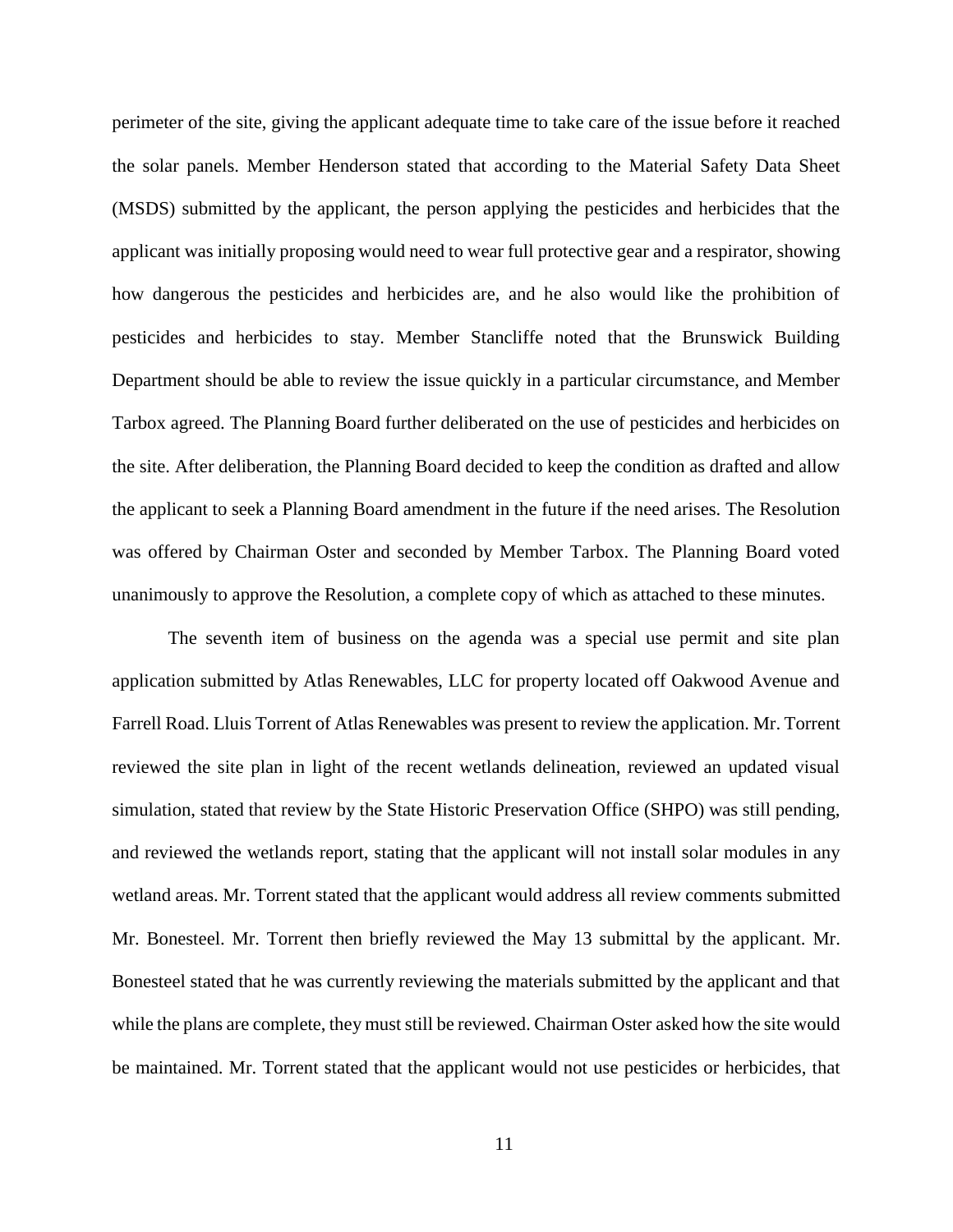the applicant will not request to use them even as a last resort, and that the applicant accepts the Town standard condition on the prohibition of pesticide and herbicide use. Mr. Torrent also stated that the site would be walked once a month for maintenance. Chairman Oster stated that a public hearing would be required and asked if the application was complete for that purpose. Mr. Bonesteel stated that the plans are substantially complete for the purpose of holding a public hearing. Chairman Oster stated that he did not want to start a "shot clock" issue by having too much time elapse between holding a public hearing and making a decision on the application. Attorney Gilchrist stated that there would be no "shot clock" issue here as there is no default approval on a special use permit or site plan if no decision is made within 62 days of holding a public hearing. The Planning Board discussed holding a public hearing at its June 2, 2022 meeting. Chairman Oster asked if the applicant also needed an area variance from the Zoning Board, and Mr. Torrent confirmed that they did for the above-ground utility poles. Chairman Oster asked if a Joint Public Hearing with the Zoning Board was possible. Attorney Gilchrist stated that the next Zoning Board meeting was on June 20, and that he would discuss it with the Zoning Board at that time. The Planning Board tentatively scheduled a Joint Public Hearing with the Zoning Board on this matter for July 7, 2022 at 7:00pm. This matter is also placed on the June 16, 2022 regular meeting for any final comments or questions before the Joint Public Hearing.

The eighth item of business on the agenda was an amendment to a site plan submitted by David Leon for property located on Hoosick Road. Dennis Lynch, from M.J. Engineering and Land Surveying, P.C., was present for the applicant. Mr. Lynch reviewed the most recent plan revisions, reviewed the vehicle movement plan for the site, discussed how there would be 20 cars in and 20 cars out during peak morning hours, and reviewed the crosswalks and signage that had been added to the site. Mr. Lynch stated that the hours of operation for the coffee shop would be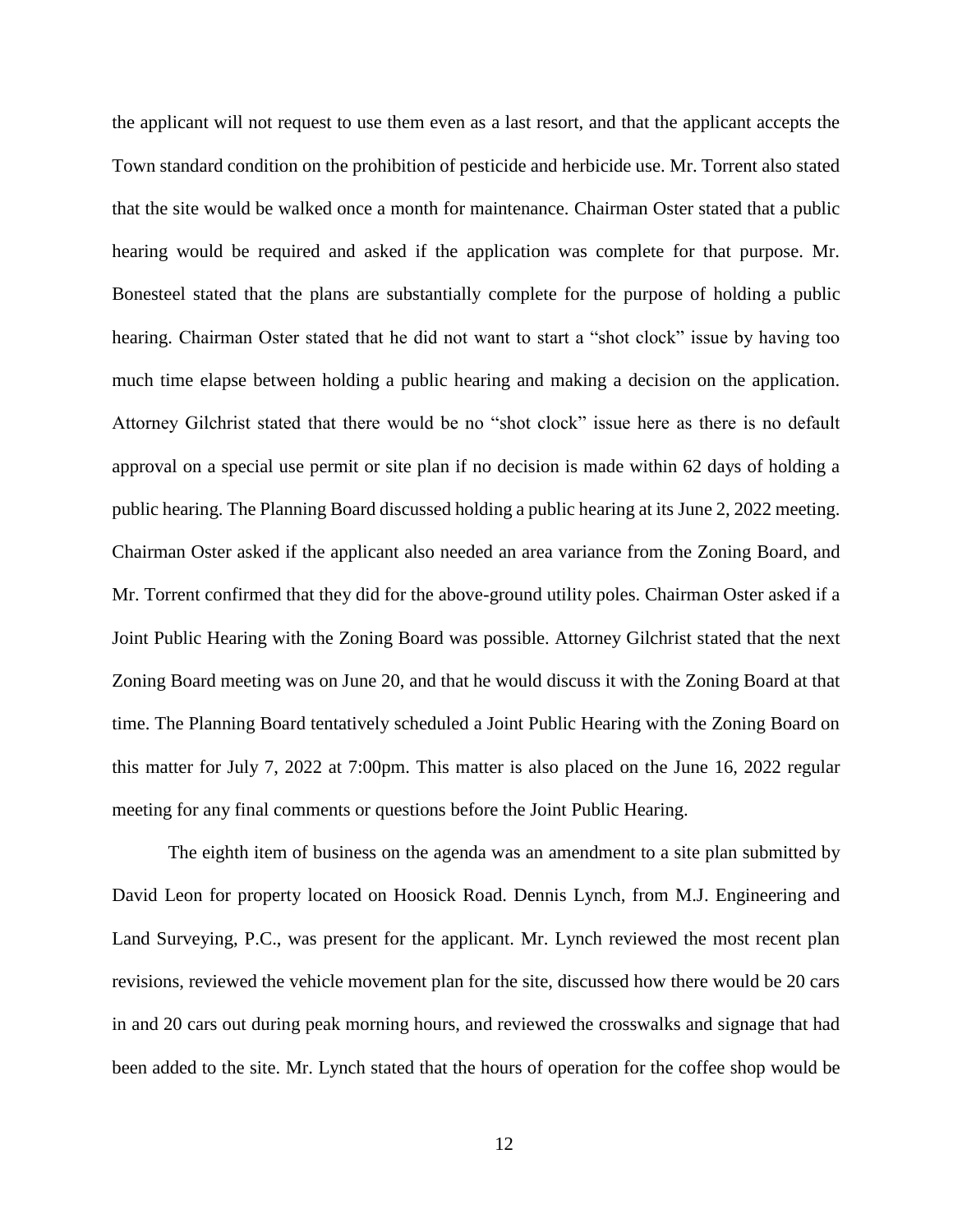5:00am-9:00pm Monday through Saturday, and 6:00am-9:00pm on Sunday. The Planning Board discussed pedestrian access to the coffee shop. Chairman Oster discussed an Aroma Joe's coffee shop he recently saw in Wells, Maine while travelling. Member Kreiger stated that he recently saw three Aroma Joe's coffee shops while traveling in Maine, stating that all three were located in big open parking lots and that cars were lined up on both sides of the building on Sunday morning. Chairman Oster stated that the concern for the Planning Board is the stacking of cars, noting that there is currently only room for 6-7 cars. The Planning Board discussed the location of the dumpster for the coffee shop on the site. Chairman Oster asked why a retaining wall had been removed from the plans, and Mr. Bonesteel discussed it. Chairman Oster stated that if the retaining wall has now been removed, then the removal should be added to the overall site plan amendment plans. Member Mainello asked about the turning radius around the coffee shop building and Mr. Lynch reviewed it. Member Stancliffe stated that the pedestrian pathway as currently shown on the plans was concerning and needed further consideration by the Planning Board. Mr. Bonesteel stated that the application was complete for the purpose of holding a public hearing. Member Mainello asked if there was a supplemental traffic study submitted. Mr. Bonesteel stated that there was and reviewed it. A public hearing on this application is scheduled for June 16, 2022 at 7:00pm.

Two items of new business were discussed. The first item of new business was a waiver of subdivision application submitted by Vincent Santoro for property located at 182 Bald Mountain Road. Mr. Golden reviewed the application, stating that the applicant is seeking to subdivide 5.05 acres from an existing 99.52-acre lot. The Planning noted that it had been less than seven years since the applicant applied for an received a prior waiver of subdivision on the property, which means the applicant would require a minor subdivision application. The Planning Board stated that the applicant may be required to apply for a major subdivision if this were to be the fifth lot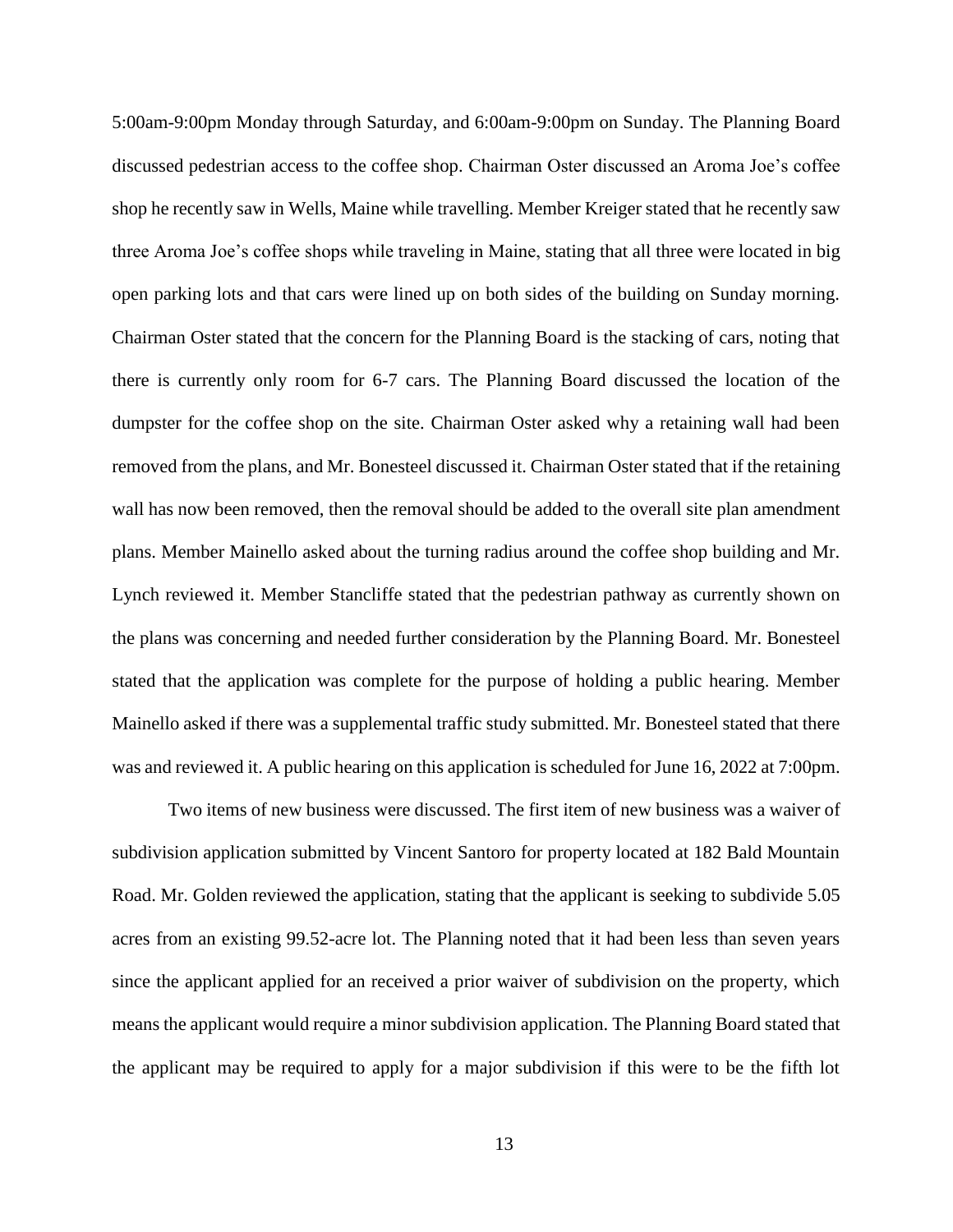subdivided off the property within a seven year period. Mr. Golden stated that the Building Department would review the record and coordinate with the applicant. This matter is adjourned without date.

The second item of new business was a waiver of subdivision application submitted by Coopers Trail Corporation for property located at 32 Indian Creek Road. Charles Bulson was present to review the application. Mr. Bulson stated that he was seeking a lot line adjustment to provide 30 feet of frontage for the lot on a public road. Mr. Bulson stated that while the lot at 32 Indian Creek Road is over 130 acres with home construction proposed, the lot does not meet the frontage requirement under New York Town Law Section 280-a, and that the lot line adjustment would add the necessary frontage. Mr. Bulson also stated that he is the owner of the lot from which a 30-foot by 80-foot strip of land will be transferred to the adjacent lot for use as a driveway. This matter is placed on the June 2, 2022 agenda for further deliberation.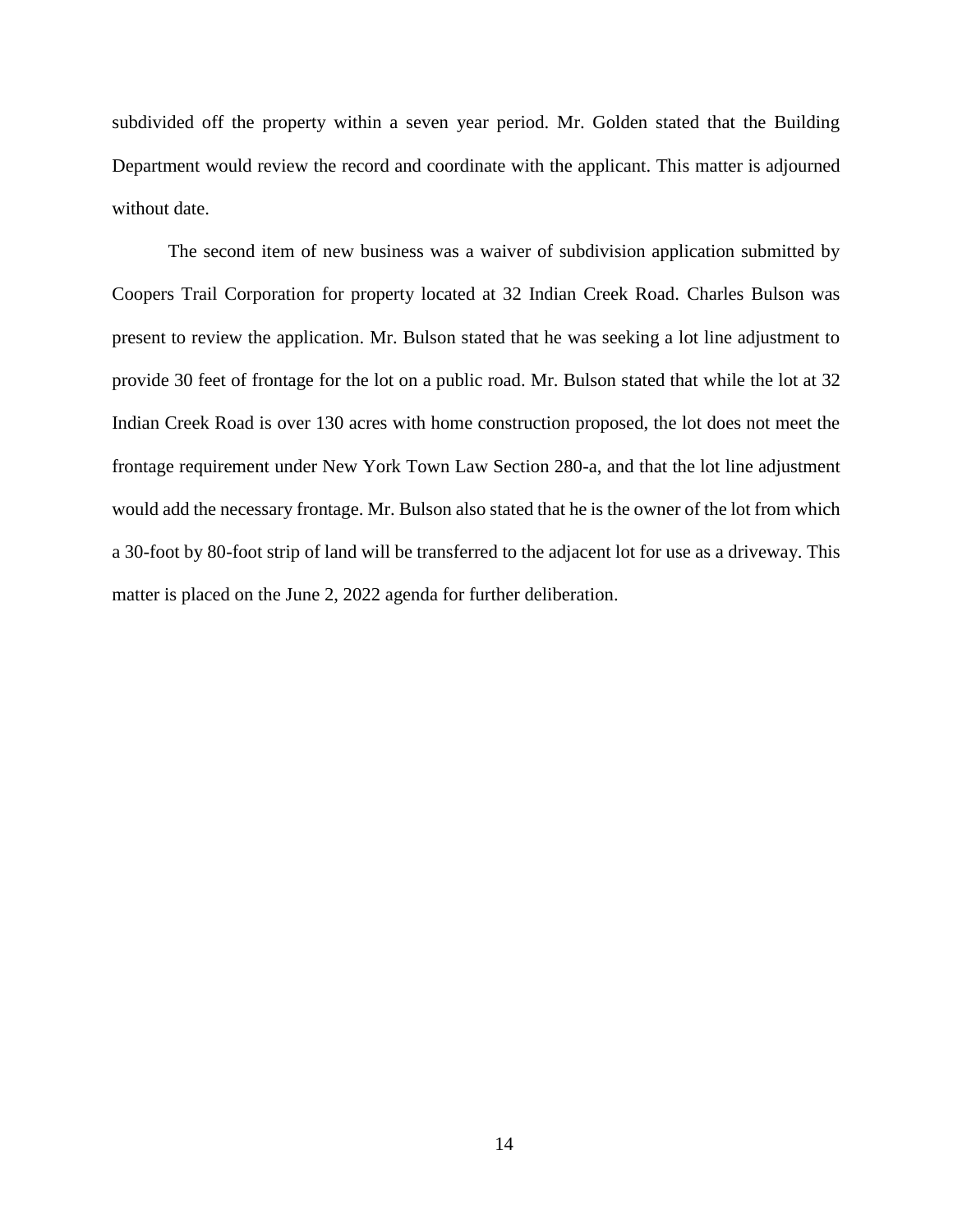The index for the May 19, 2022 regular meeting is as follows:

- 1. Wagner special use permit (approved subject to condition).
- 2. Witbeck minor subdivision (June 16, 2022).
- 3. Cillis major subdivision (June 2, 2022).
- 4. Wendell waiver of subdivision (approved subject to conditions).
- 5. Brunswick Acres major subdivision (adjourned without date).
- 6. Changing Visions of Energy special use permit and site plan (approved subject to conditions).
- 7. Atlas Renewables special use permit and site plan (June 16, 2022).
- 8. Leon site plan amendment (June 16, 2022).
- 9. Santoro waiver of subdivision (adjourned without date).
- 10. Coopers Trail waiver of subdivision (June 2, 2022).

The proposed agenda for the June 2, 2022 regular meeting is currently as follows:

- 1. Cillis major subdivision.
- 2. Coopers Trail waiver of subdivision.
- 3. Schifano waiver of subdivision.

The proposed agenda for the June 16, 2022 regular meeting is currently as follows:

- 1. Leon site plan amendment (public hearing to commence at 7:00pm).
- 2. Witbeck minor subdivision.
- 3. Atlas Renewables special use permit and site plan.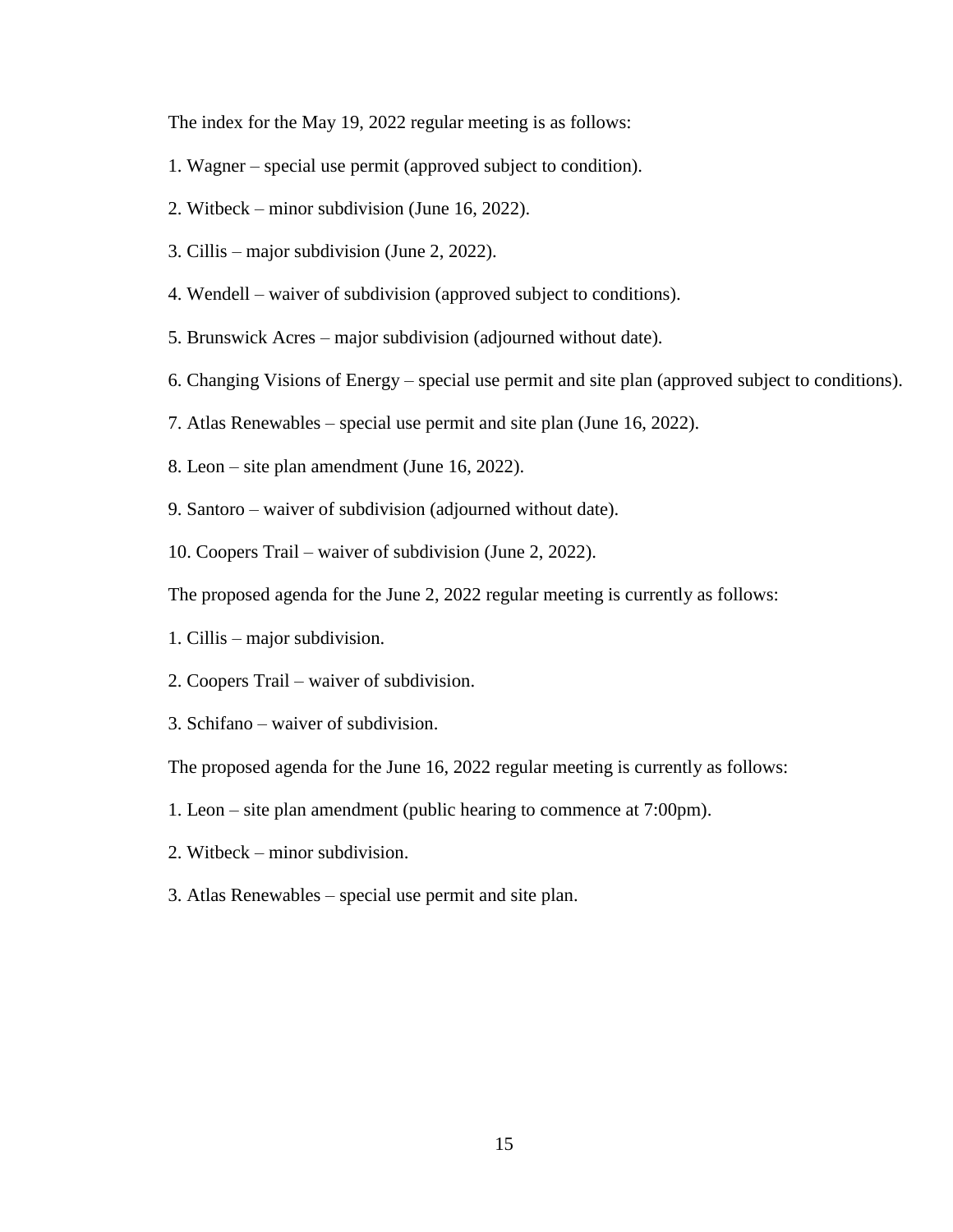## **TOWN OF BRUNSWICK PLANNING BOARD REGULAR MEETING**

#### **May 19, 2022**

## **RESOLUTION PERTAINING TO SPECIAL USE PERMIT AND SITE PLAN APPLICATIONS FILED BY CVE NORTH AMERICA, INC.**

**WHEREAS,** the Town of Brunswick initially received a sketch plan for a commercial solar facility in March 2021 from CVE North America, Inc. (hereinafter "CVE") for property located off Belair Lane in the Town of Brunswick; and

**WHEREAS,** the sketch plan for a commercial solar facility was first presented to the Town of Brunswick Planning Board (hereinafter "Planning Board") at its meeting on March 4, 2021; and

**WHEREAS,** the Planning Board reviewed and considered the sketch plan at its March 4, 2021 meeting; and

**WHEREAS,** CVE stated that the project would also require a partial re-zoning of one of the three parcels on which the commercial solar facility was proposed to be located; and

**WHEREAS,** the Planning Board stated that all re-zoning issues are handled by the Town of Brunswick Town Board (hereinafter "Town Board'): and

**WHEREAS,** the Planning Board adjourned the project without date until CVE submitted a full application; and

**WHEREAS,** CVE submitted a special use permit and site plan application to the Planning Board on May 6, 2021; and

**WHEREAS,** CVE submitted an application for two area variances to the Town of Brunswick Zoning Board of Appeals (hereinafter "Zoning Board") on May 6, 2021; and

**WHEREAS,** CVE further filed a Full Environmental Assessment Form with supplementary information regarding the proposed action; and

**WHEREAS,** the special use permit and site plan application was first presented to the Planning Board at its May 20, 2021 meeting; and

**WHEREAS,** CVE confirmed that one of the three parcels on which the commercial solar facility was proposed to be located required a partial re-zoning; and

**WHEREAS,** the Planning Board reviewed and considered the special use permit and site plan application at its May 20, 2021 meeting and adjourned the matter without date until the Town Board had made a determination on the re-zoning issue; and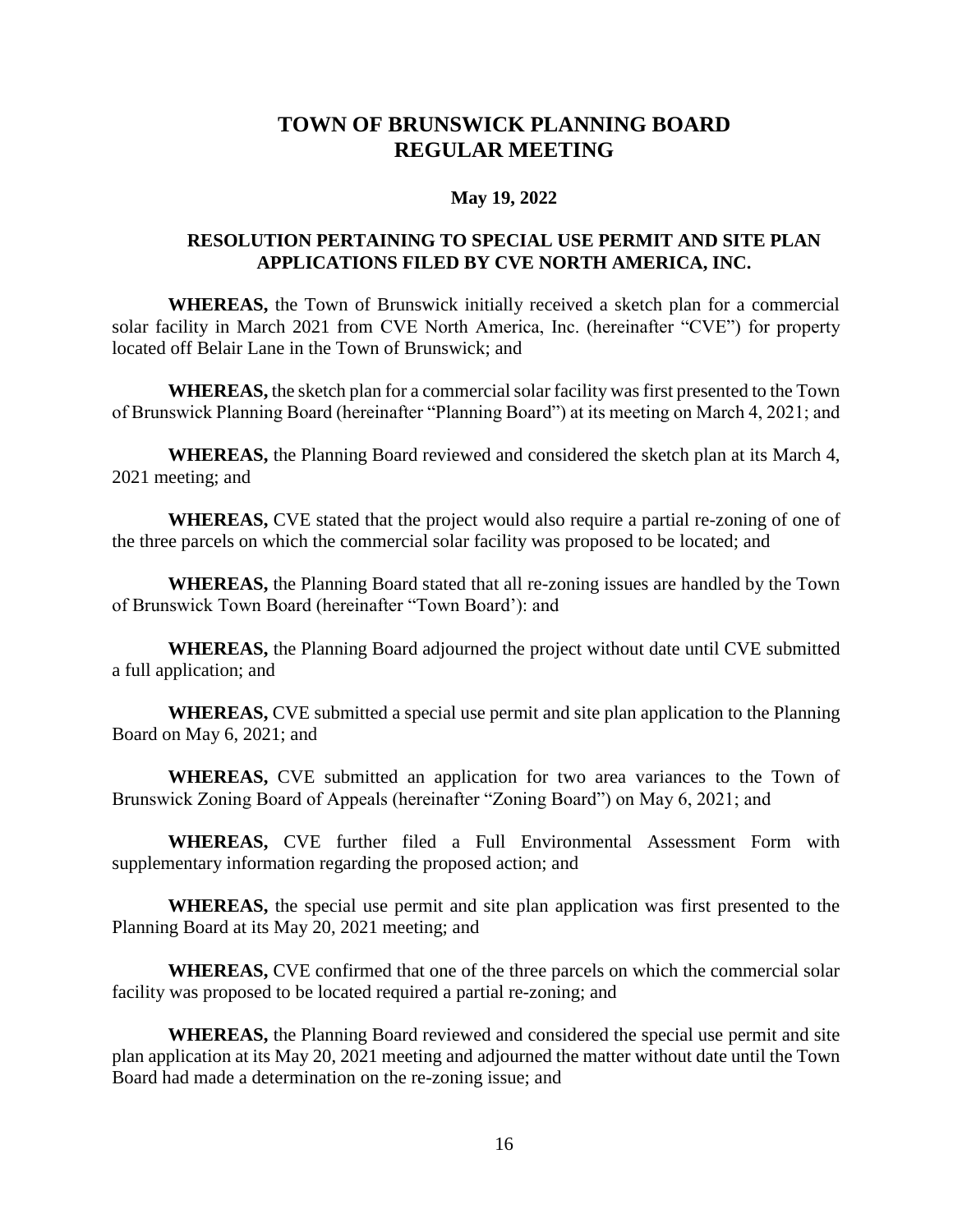**WHEREAS,** CVE filed a petition and application pursuant to Article 16 of the Town of Brunswick Zoning Law to the Town Board to amend the Zoning Map of the Town of Brunswick to designate a portion of a proposed commercial solar collector system project site as being within the Agricultural Overlay (hereinafter "AO") District; and

**WHEREAS**, the petition seeking an amendment to the Zoning Map of the Town of Brunswick sought to have Tax Map Parcel Nos. 91-2-53.3 and 91-2-54 included within the AO District; and

**WHEREAS,** CVE also filed a Full Environmental Assessment Form with supplementary information in connection with its proposed project to the Town Board; and

**WHEREAS**, pursuant to Resolution No. 53 of 2021, as supplemented through Resolution No. 56 of 2021, the Town Board accepted such petition and application submitted by CVE; referred such petition and application to the Rensselaer County Department of Economic Development and Planning and the Town of Brunswick Planning Board for review and recommendation pursuant to applicable law; and determined to coordinate lead agency designation under the New York State Environmental Quality Review Act (hereinafter "SEQRA"); and

**WHEREAS**, the Rensselaer County Department of Economic Development and Planning raised no objections or comments concerning such petition and application submitted by CVE; and

**WHEREAS,** the Planning Board considered the zoning amendment petition at its meetings held August 19, 2021; September 2, 2021; and September 16, 2021; and

**WHEREAS**, the Planning Board provided its recommendation to the Town Board concerning such petition and application submitted by CVE; and

**WHEREAS,** the Planning Board recommended that Tax Map Parcel No. 91-2-53.3 be rezoned to include the entire parcel in the AO District, subject to the condition that the use of the parcel in connection with the CVE proposed commercial solar collector system project be limited to the access road only, as depicted on the current project plan; and

**WHEREAS,** the Planning Board further recommended that Tax Map Parcel No. 91-2- 54 be rezoned to include only that portion of such parcel proposed for solar panels, equipment, and fencing related to the CVE proposed commercial solar collector system project, as depicted on the current project plan; and

**WHEREAS,** the Town Board served a Notice of Intent to Establish Lead Agency under SEQRA to all involved agencies concerning this action on September 23, 2021; and

**WHEREAS**, following service of a Notice of Intent to Establish Lead Agency under SEQRA to all involved agencies concerning this action, no other involved agency objected to the Town Board serving as SEQRA Lead Agency for this action; and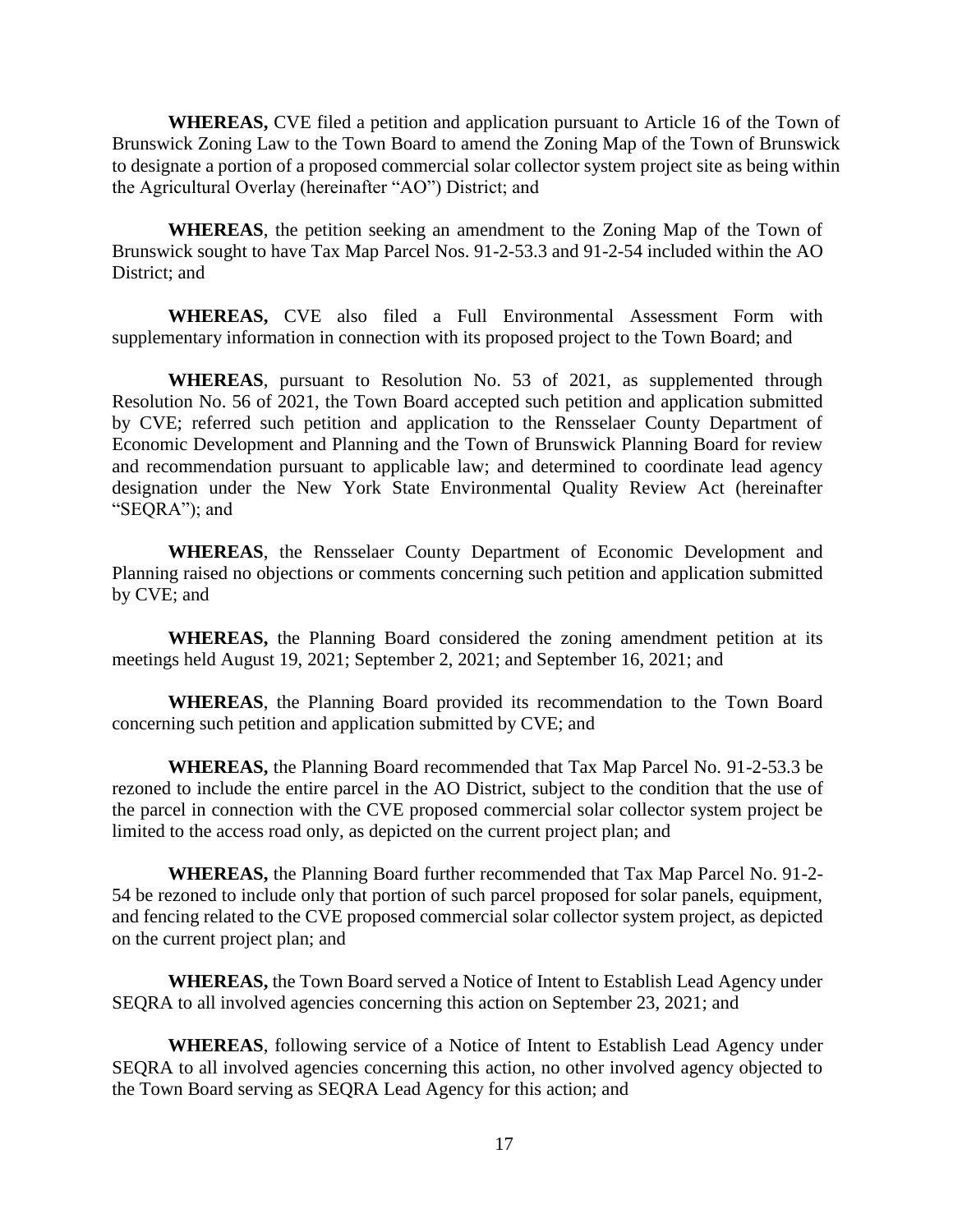**WHEREAS,** the Town Board passed a Resolution at its November 11, 2021 regular meeting establishing the Town Board as SEQRA Lead Agency for this action; and

**WHEREAS**, the Town Board held a public hearing on January 13, 2022 on such petition and application by CVE pursuant to Town of Brunswick Zoning Law Section 160-125; and

**WHEREAS**, the Town Board reviewed the Full Environmental Assessment Form, including Parts 2 and 3 and supporting narrative, and upon due deliberation determined that it was appropriate to adopt a negative declaration pursuant to SEQRA for such action; and

**WHEREAS,** the Town Board adopted a negative declaration pursuant to SEQRA for the action; and

**WHEREAS,** the Town Board reviewed the record in the matter, and duly deliberated thereon; and

**WHEREAS,** the Town Board found the recommendation of the Planning Board to be well-considered and appropriate from a planning consideration in relation to the CVE proposed commercial solar collector system project; and

**WHEREAS,** the Town Board found the situation to be unique, in that the proposed solar field was primarily located on property that was historically used as one continuous agricultural field that covered two separate parcels, and that one such parcel was located in the AO District and the other such parcel not located in the AO District despite its historic agricultural use; and

**WHEREAS,** the Town Board determined that it was appropriate to approve the amendment to the Zoning Map of the Town of Brunswick in the matter in concurrence with the recommendation of the Planning Board, and further that such amendment was not inconsistent with the Town Comprehensive Plan; and

**WHEREAS,** the Town Board approved the amendment to the Zoning Map stating that Tax Map Parcel No. 91-2-53.3 be include in the AO District in its entirety, and that a part of Tax Map Parcel No. 91-2-54 be included in the AO District insofar as such parcel is proposed for solar panels, equipment, and fencing as depicted on the CVE proposed commercial solar collector system project plan; and

**WHEREAS,** thereafter, the Planning Board continued its review and consideration of the special use permit and site plan application at its February 17, 2022 meeting, and placed it on the agenda for its March 3, 2022 meeting for further consideration; and

**WHEREAS,** the Zoning Board reviewed and considered the application for area variances, which were for internal lot line setback and installation of above-ground utility poles, at its February 28, 2022 meeting, and placed it on the agenda for its March 21, 2022 meeting for further consideration; and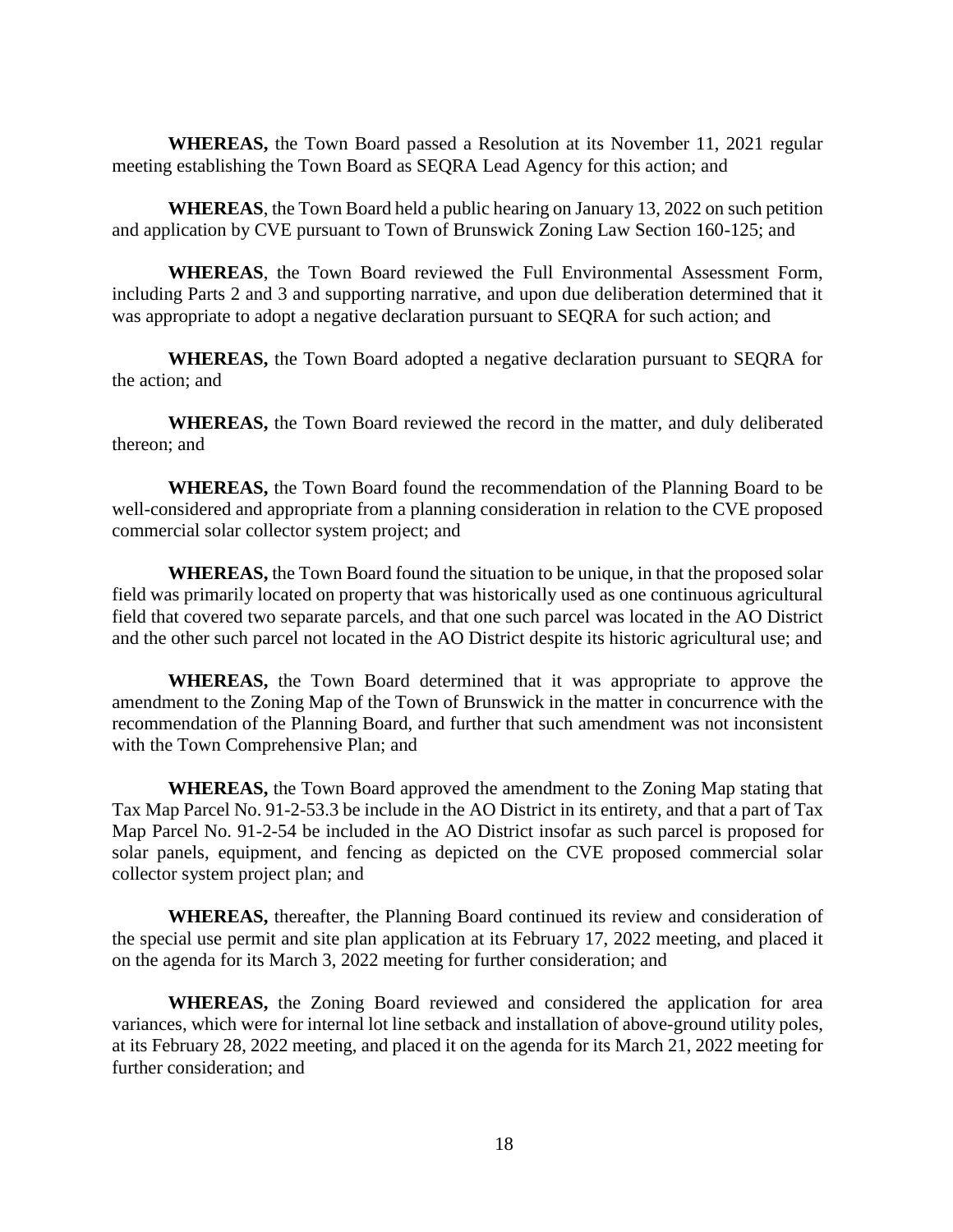**WHEREAS,** CVE requested that the Planning Board adjourn the special use permit and site plan application until the Planning Board's March 17, 2022 meeting; and

**WHEREAS,** CVE responded to engineering review comments of Wayne Bonesteel, P.E., review engineer to the Planning Board, through correspondence dated March 11, 2022; and

**WHEREAS,** the Planning Board reviewed and considered the special use permit and site plan application at its meeting on March 17, 2022; and

**WHEREAS,** the Planning Board deemed the special use permit and site plan application to be complete for purposes of holding a public hearing, and agreed to hold a joint public hearing with the Zoning Board on the applications before both boards; and

**WHEREAS,** the Planning Board scheduled a joint public hearing with the Zoning Board on the applications before both boards for April 7, 2022 at 7:00pm; and

**WHEREAS,** the Zoning Board reviewed and considered the application for area variances at its meeting on March 21, 2022; and

**WHEREAS,** the Zoning Board agreed to hold a joint public hearing with the Planning Board on the applications before both boards on April 7, 2022 at 7:00pm; and

**WHEREAS,** public notice of the joint public hearing, to be held April 7, 2022, was duly published, posted, and mailed by the Planning Board and Zoning Board in compliance with the Brunswick Zoning Law; and

**WHEREAS,** the Planning Board and Zoning Board held a joint public hearing on the pending applications at the joint meeting held April 7, 2022; and

**WHEREAS,** the Planning Board and Zoning Board each closed their public hearings on the applications at the April 7, 2022 joint meeting; and

**WHEREAS,** the Planning Board reviewed and considered the special use permit and site plan application at its meeting on April 7, 2022 and placed it on the agenda for its meeting on April 21, 2022; and

**WHEREAS,** all public comments received by the Planning Board and Zoning Board were provided to CVE for written responses; and

**WHEREAS,** CVE prepared complete written responses to all public comments received at the joint public hearing, and provided such responses to the Planning Board and Zoning Board; and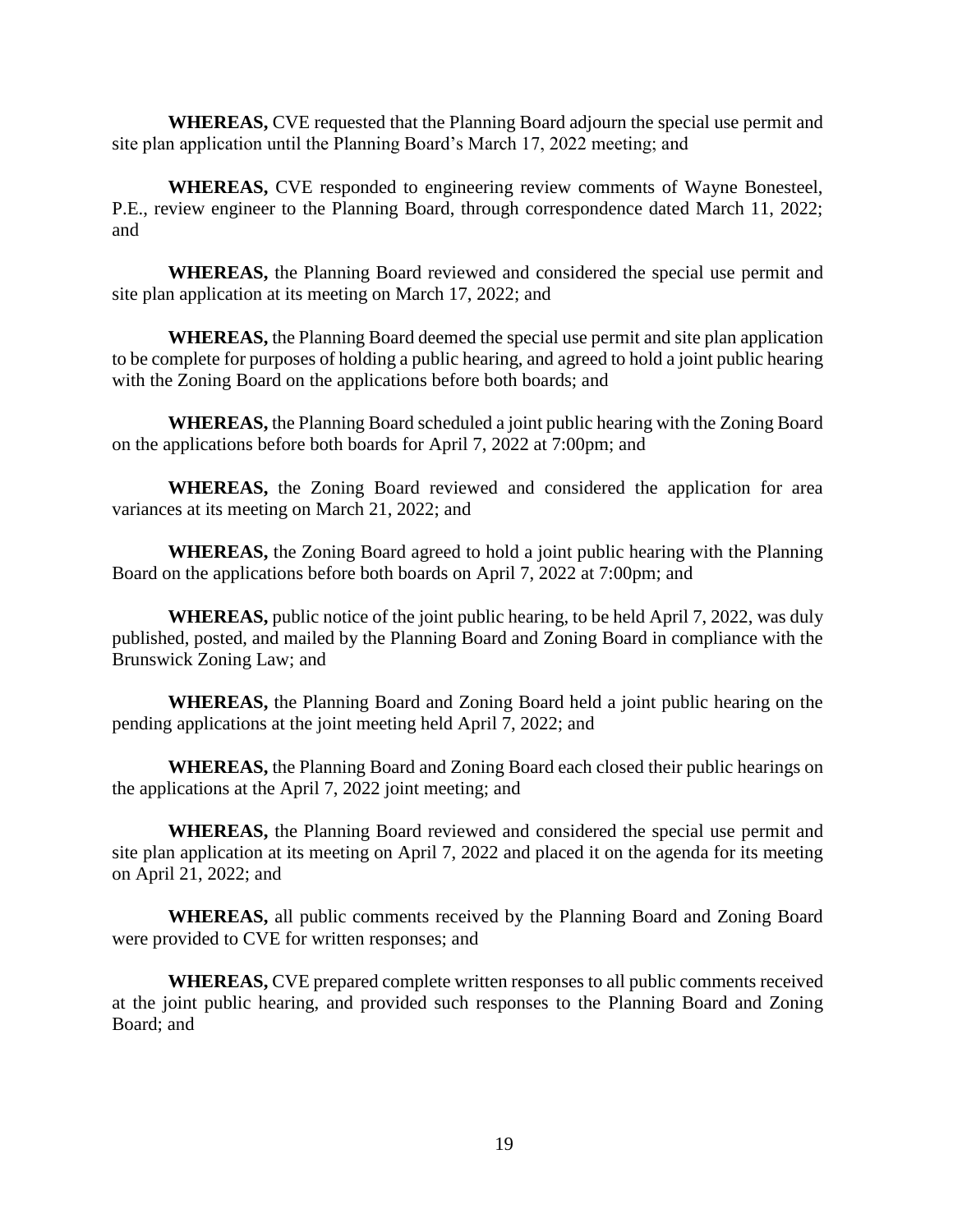**WHEREAS,** the Zoning Board reviewed and considered the application for area variances at its meeting on April 18, 2022 and placed it on the agenda for its May 16, 2022 meeting; and

**WHEREAS,** the CVE application was not considered at the Planning Board April 21, 2022 meeting, and the special use permit and site plan application was placed on the agenda for the Planning Board's May 5, 2022 meeting; and

**WHEREAS,** the Planning Board reviewed and considered the special use permit and site plan application at its meeting on May 5, 2022 and placed it on the agenda for its May 19, 2022 meeting; and

**WHEREAS,** the Zoning Board reviewed and considered the application for area variances at its meeting on May 16, 2022; and

**WHEREAS,** the Zoning Board granted the area variances required for the project at its meeting on May 16, 2022, subject to action by the Planning Board on the special use permit and site plan applications; and

**WHEREAS,** based upon the application materials, record of proceedings, public comments and responses thereto, the SEQRA record and Negative Declaration, and upon due consideration and deliberation, the Planning Board is prepared to act upon the special use permit and site plan applications;

**NOW, THEREFORE, BE IT RESOLVED,** by the Planning Board of the Town of Brunswick in regular session duly convened as follows:

1. The Town of Brunswick Planning Board issues a special use permit and approves the site plan for the Changing Visions of Energy commercial solar facility located off Belair Lane, subject to the following conditions:

- **a.** Subject to posting and maintenance of financial security for decommissioning of the commercial solar facility equipment in form and amount acceptable to the Town of Brunswick.
- **b.** Subject to final comments of the Planning Board Reviewing Engineer and Town of Brunswick Water Department on final stormwater pollution prevention plan (SWPPP) for this facility, and Notice of Intent to comply with NYSDEC General Permit 0-15-002.
- **c.** Coordination with local emergency services regarding on-site facilities, layout, equipment, and access; provide safety notices and safety training to such local emergency services.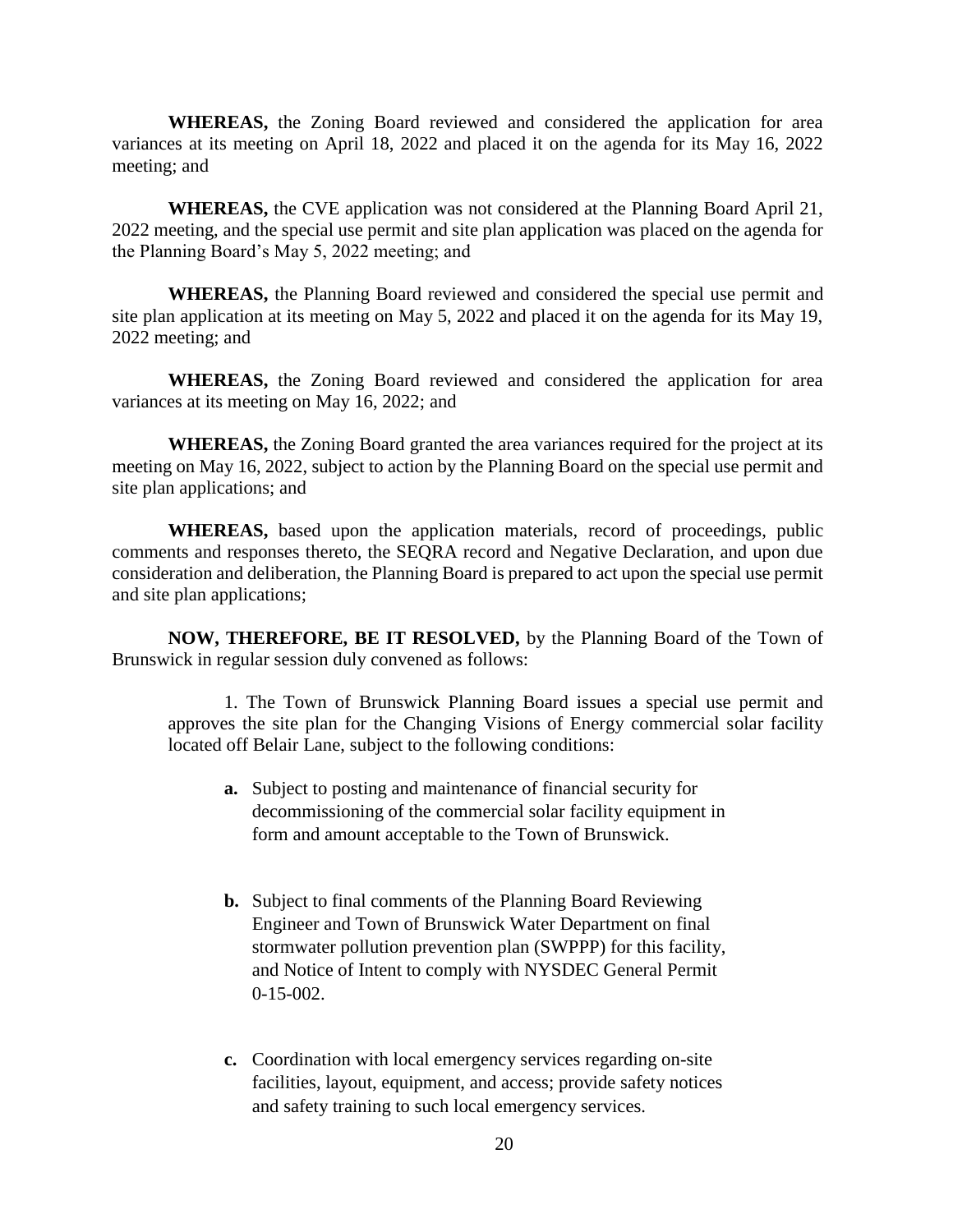- **d.** All panels used for the solar facility must have an anti-glare coating or consist of materials that will not produce offensive glare.
- **e.** No further removal of any vegetation from the property without further review and approval by the Town of Brunswick Planning Board. Tree cutting on the site is limited to the tree clearing limits as shown on the Grading, Drainage and Utility Plans by Tectonic Engineering - Dwg No. C-105 & C-106 last revised 5/9/22.
- **f.** All approvals of the Public Service Commission community solar facility must be filed with the Town of Brunswick.
- **g.** Access to the commercial solar equipment is limited to the access road off Belair Lane as depicted on the Overall Site Plan by Tectonic Engineering – Dwg. No. C-102 last revised 5/9/22, and no access off North Lake Avenue is allowed.
- **h.** All waste materials generated during site construction, including all packaging materials, must be contained and removed from the site within a reasonable time and no later than the issuance of a certificate of compliance.
- **i.** The security fence around the perimeter of the community solar facility shall be 8-foot high, with a Knox box installed for emergency access at the entry gate.
- **j.** The solar facility equipment must be constructed and operated in compliance with all requirements of the National Electric Code.
- **k.** Use of pesticide and/or herbicide is prohibited in relation to operation and maintenance of the commercial solar facility and a note regarding such prohibition shall be added to the site plan.
- **l.** In accordance with Town of Brunswick Zoning Law, Article 6, Section 160- 41 Lighting Regulations-Section D, Security Lighting shall be designed,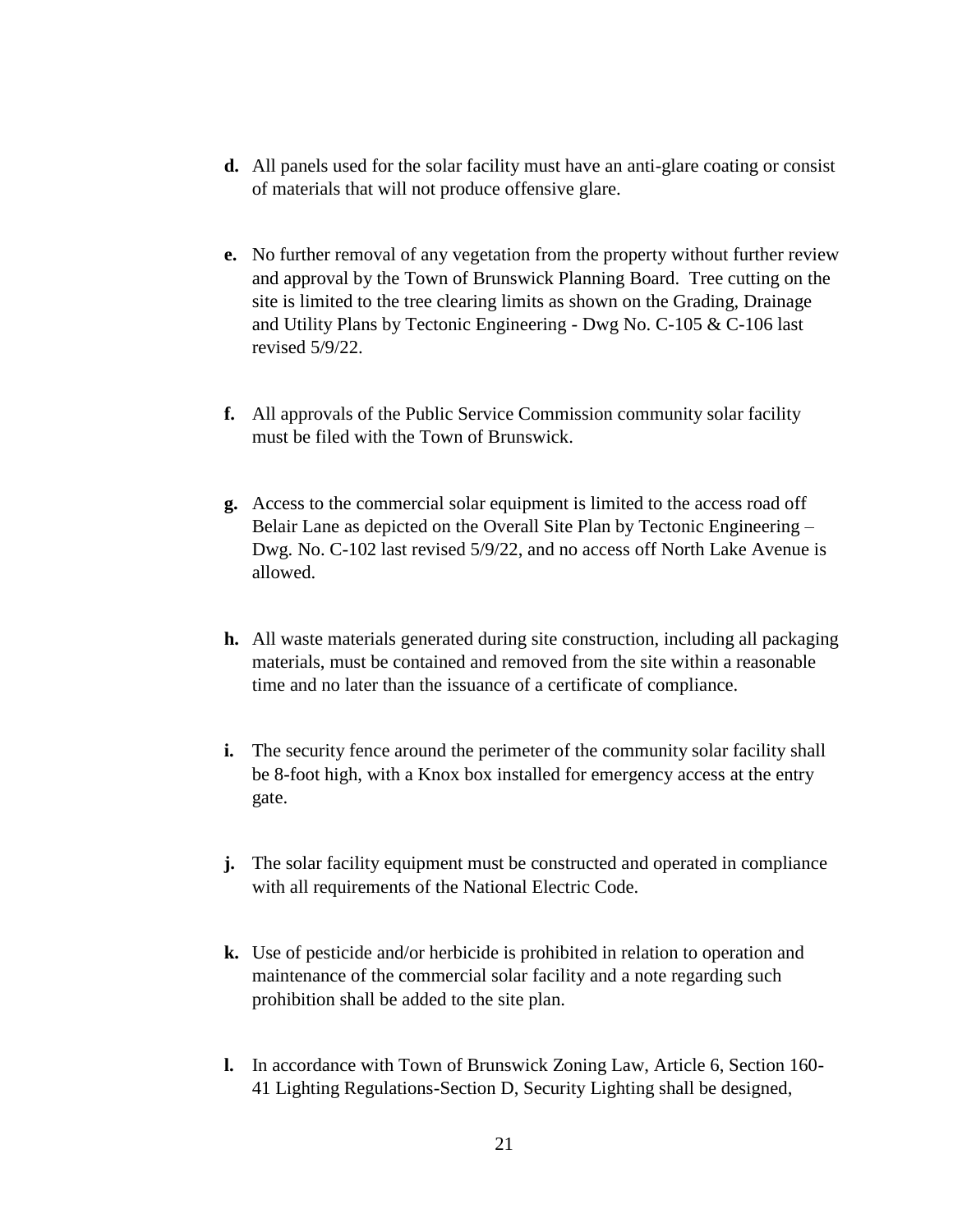located, installed, and directed in such a manner as to prevent objectionable light at and across the property lines, and to prevent direct glare at any location on or off the property.

- **m.** A Payment In Lieu of Taxes (PILOT) Agreement is required.
- **n.** A Stormwater Management Facilities Maintenance and Easement Agreement is required.
- **o.** A pre-construction engineering inspection report on the condition of Belair Lane shall be completed by CVE North America in coordination with the Town of Brunswick Highway Department and Town of Brunswick Building Department, and a post-construction engineering inspection report on the condition of Belair Lane shall be completed by CVE North American in coordination with the Town of Brunswick Highway Department and Town of Brunswick Building Department, and any damage to Belair Lane as a result of construction vehicles or other use of Belair Lane by CVE North America shall be repaired by CVE North America to achieve pre-construction condition of Belair Lane. All such repair work shall be completed prior to issuance by the Town of Brunswick Building Department of a Certificate of Compliance for the project.
- **p.** Construction activities are limited to Monday through Friday, 7:00 a.m. 4:00 p.m.
- **q.** Strict compliance with the "Site Plan", (13 Sheets) by Tectonic Engineering dated 5/3/21 and last revised 5/9/22.
- **r.** Subject to requirements under Nationwide Permit for land-based renewable energy generation facilities of the United States Army Corps of Engineers and determination from the Army Corps of Engineers that coverage is provided for this project thereunder.

The foregoing Resolution, offered by Chairman Oster and seconded by Member Tarbox, was duly put to a roll call vote as follows: